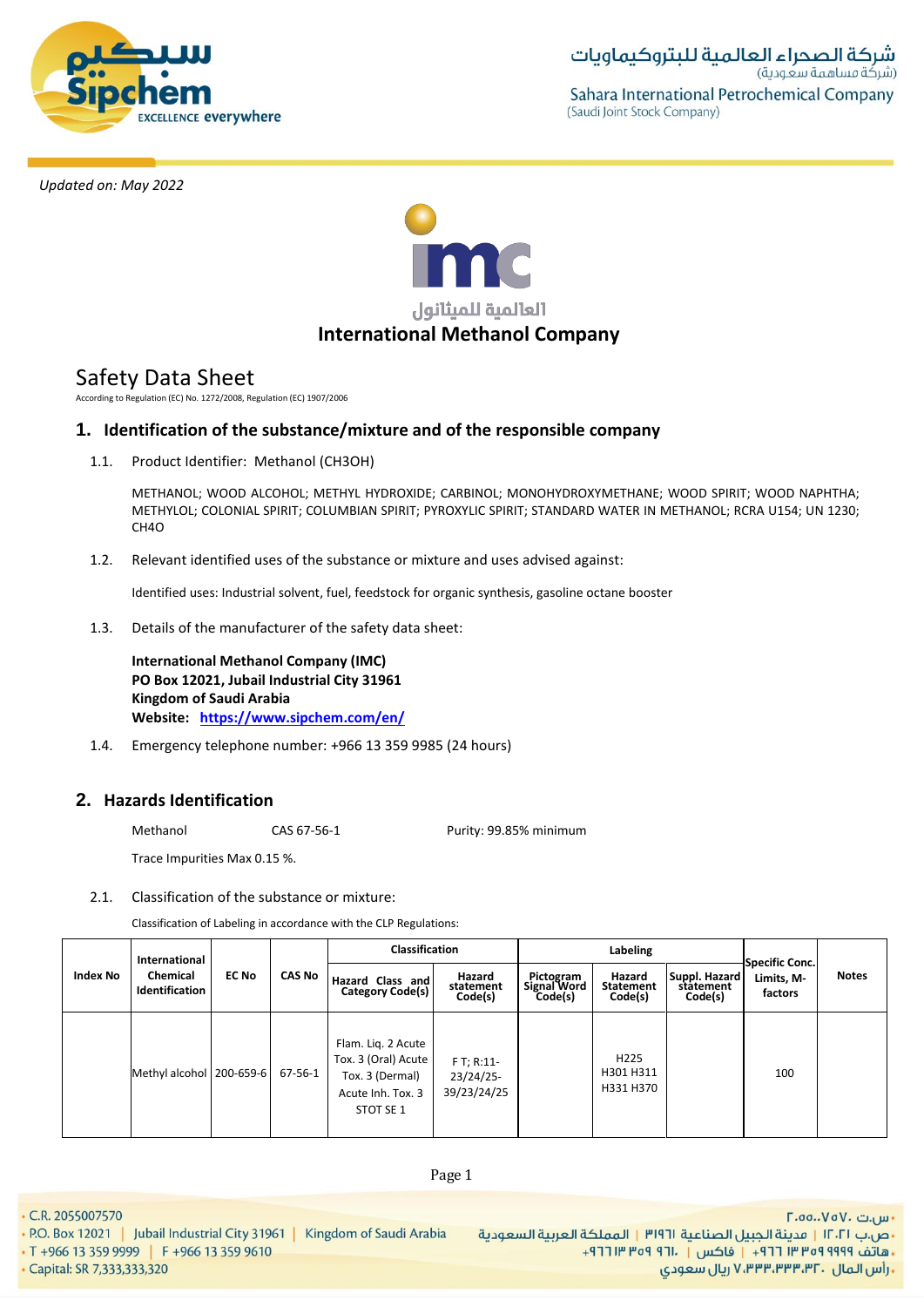

**Classification according to Regulation 1272/2008/EC (CLP)**

**Basis for Classification** This substance is classified based on Directive 1272/2008/EC and its amendments (CLP Regulation, GHS)

#### **METHYL ALOHOL (67-56-1)**

**Symbol(s)**:



#### **Signal Word**: Danger

#### **Hazard(s):**

**H225**: Highly flammable liquid and vapor

**H301**: Toxic if swallowed

- **H311**: Toxic in contact with skin
- **H331**: Toxic if inhaled
- **H370**: Causes damage to organs

#### **Prevention:**

**P233**: Keep container tightly closed.

**P210**: Keep away from heat/sparks/open flames/hot surfaces. - No smoking.

**P240**: Ground/Bond container and receiving equipment.

**P241**: Use explosion-proof electrical/ventilating/lighting/.../equipment.

**P242**: **Use** only non-sparking tools.

**P243**: Take precautionary measures against static discharge.

**P271**: Use only outdoors or in a well-ventilated area.

**P280**: Wear protective gloves/protective clothing/eye protection/face protection.

**P260**: Do not breathe dust/fume/gas/mist/vapors/spray.

**P264**: Wash ... thoroughly after handling.

**P270**: Do not eat, drink or smoke when using this product.

#### **Response:**

**P308+P313**: IF exposed or concerned: Get medical advice/attention.

**P304+P340**: IF INHALED: Remove victim to fresh air and keep at rest in a position comfortable for breathing. **P311**: Call a POISON CENTER or doctor/physician. **P302+P352**: IF ON SKIN: Wash with plenty of soap and water. **P303+P361+P353**: IF ON SKIN (or hair): Remove/Take off immediately all contaminated clothing. Rinse skin with water/shower.

**P301+P310**: IF SWALLOWED: Immediately call a POISON CENTER or doctor/physician.

**P321**: Specific treatment (see ... on this label).

**P330**: Rinse mouth.

**P370+P378**: In case of fire: Use ... for extinction.

# **Storage:**

**P403+P233**: Store in a well-ventilated place. Keep container tightly closed. **P403+P235**: Store in a well-ventilated place. Keep cool. **P405**: Store locked up.

Page 2

#### • C.R. 2055007570

• P.O. Box 12021 | Jubail Industrial City 31961 | Kingdom of Saudi Arabia • T +966 13 359 9999 F +966 13 359 9610 · Capital: SR 7,333,333,320

**F.**oo..VoV. س.ت •ص.ب ١٢٠٢١ | مدينة الجبيل الصناعية ٣١٩٦١ | المملكة العربية السعودية -هاتف ٩٩٩٩ ٩٩٩٩ ٣٥٣ ٢١٢ + | فاكس | . ١٣١١ ٩٥٩ ٣١٢ + **, رأس المال ۷٬۳۳۳٬۳۳۰٬۳۲۰ ریال سعودی**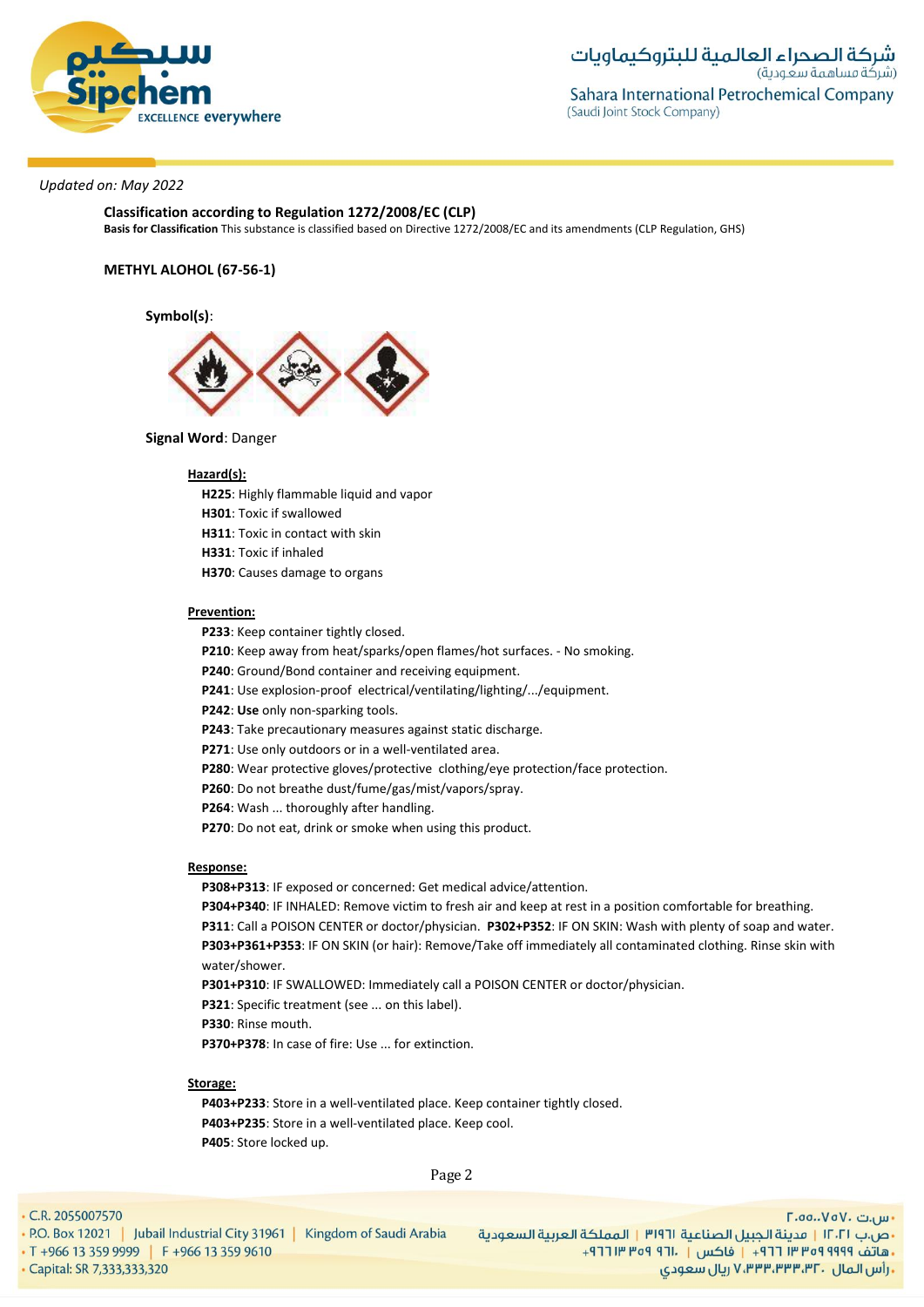

**Disposal:**

**P501**: Dispose of contents/container to ..

#### **SAFETY DATA SHEET**

**Emergency overview: DANGER!** Flammable liquid and vapor. Poison may be fatal or cause blindness if swallowed. Cannot be made non-poisonous. Vapor harmful. Toxic by inhalation, in contact with skin and if swallowed. Irritating to eyes and skin. May cause irritation of respiratory tract. Toxic: danger of very serious irreversible effects through inhalation, in contact with skin and if swallowed.

#### **Potential chronic health effects:**

| <b>CARCINOGENIC EFFECTS:</b>  | Low carcinogenicity potential. |                                                |  |  |  |
|-------------------------------|--------------------------------|------------------------------------------------|--|--|--|
| <b>MUTAGENIC EFFECTS:</b>     |                                | See Section 12. Mutagenic effects reported.    |  |  |  |
| <b>REPRODUCTION TOXICITY:</b> |                                | See Section 12. Reproductive effects reported. |  |  |  |

- 2.2. Label: See table above.
- 2.3. Other hazards: None known.

# **3. Composition/information on ingredients**

| Formula   | СНЗОН        |
|-----------|--------------|
| CAS-No.   | 67-56-1      |
| Index-No. | 603-001-00-X |
| EC-No.    | 200-659-6    |
| Mol Wt.   | 32.04 g/mol  |

# **4. First Aid Measures**

4.1. Description of first aid measures

Eye Contact: Check for and remove any contact lenses. Immediately flush eyes with plenty of water for at least 15 minutes, occasionally lifting the upper and lower eyelids. Get medical attention immediately.

Skin Contact: In case of contact, immediately flush skin with plenty of water for at least 15 minutes while removing contaminated clothing and shoes. Wash clothing before reuse. Clean shoes thoroughly before reuse. Get medical attention immediately.

Inhalation: Move exposed person to fresh air. If not breathing, if breathing is irregular or if respiratory arrest occurs, provide artificial respiration or oxygen by trained personnel. Loosen tight clothing such as a collar, tie, belt or waistband. Get medical attention immediately.

Ingestion: Wash out mouth and water. Do not induce vomiting unless directed to do so by medical personnel. Never give anything by mouth to an unconscious person. Get medical attention immediately.

4.2. Most important symptoms and effects, both acute and delayed:

Irritant effects, drowsiness, dizziness, narcosis, nausea, vomiting, headache, blindness, vision impairment, coma. Drying and defatting of skin.

4.3. Indication of immediate medical attention and special treatment needed:

No additional information available.

Page 3

• C.R. 2055007570 - س.ت ۷۵۷۰، ۲.۵۵.۰۷۵ • P.O. Box 12021 | Jubail Industrial City 31961 | Kingdom of Saudi Arabia •ص.ب ١٢٠٢١ | مدينة الجبيل الصناعية ٣١٩٦١ | المملكة العربية السعودية • T +966 13 359 9999 | F +966 13 359 9610 +هاتف ٩٩٩٩ ٩٥٩ ٣٣ ٢٦٦ + | فاكس | ١٣٠١ ٩٦٩ ٣١٣ ٢٦٢ · Capital: SR 7,333,333,320 **. رأس المال ۷٬۳۳۳٬۳۳۳٬۳۲۰ ریال سعودی**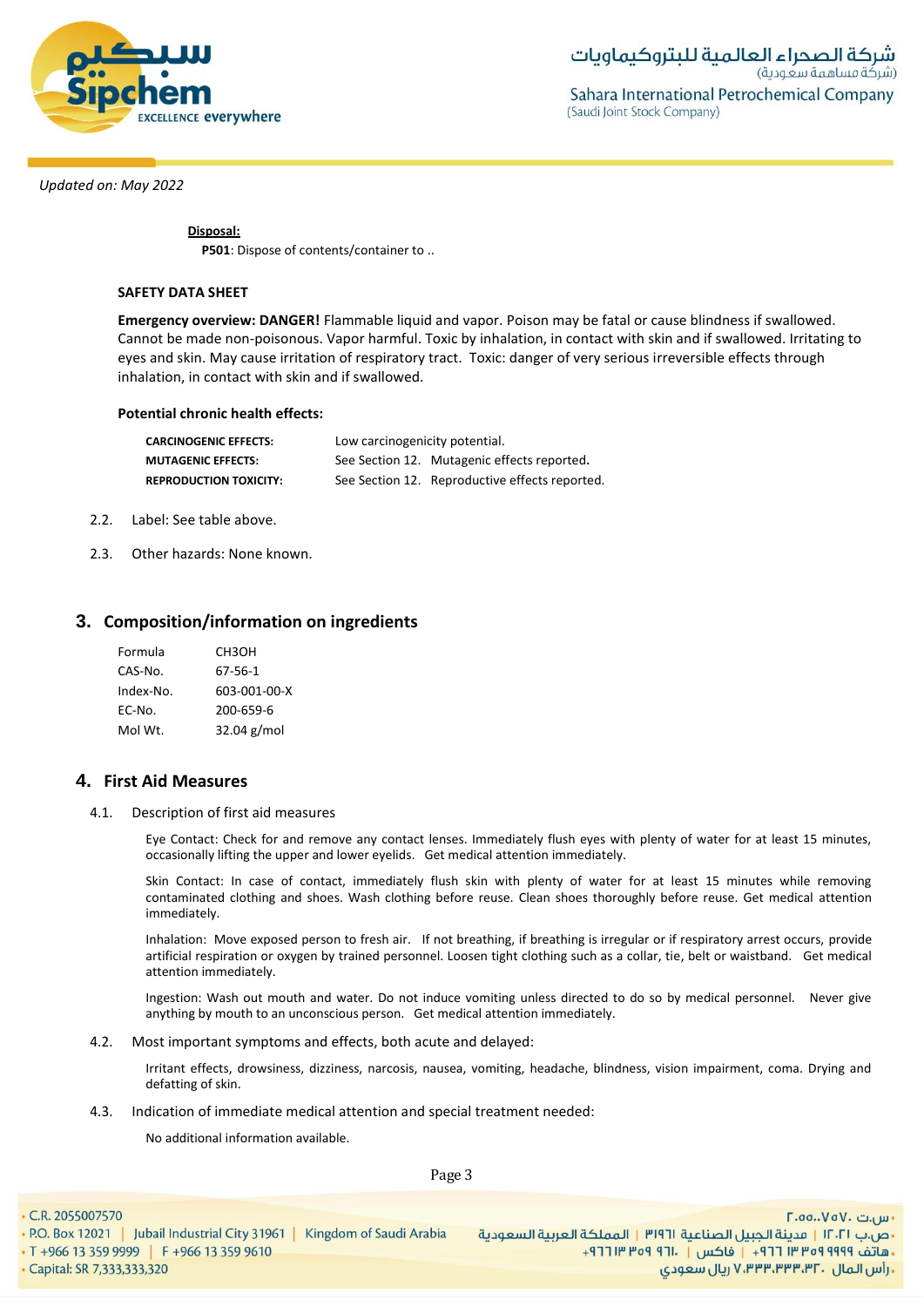

# **5. Firefighting measures**

5.1. Extinguishing media

| Suitable extinguishing media:   | Use dry chemical, CO2, water spray (fog) or alcohol resistant foam |
|---------------------------------|--------------------------------------------------------------------|
| Unsuitable extinguishing media: | None noted.                                                        |

5.2. Special hazards arising from the substance or mixture:

Flammable. In a fire or if heated, a pressure increase will occur and the contain may burst, with risk of subsequent explosion. The vapor/gas is heavier than air and will spread along the ground. Acidic gases formed. Vapors may accumulate in low or confined areas or travel a considerable distance to a source of ignition and flash back. Runoff to sewer may create fire or explosion hazard.

5.3. Advice for fire fighters:

*Special protective equipment for fire fighters:* Fire fighters should wear appropriate protective equipment and self-contained breathing apparatus (SCBA) with a full face-piece operated in positive pressure mode.

*Further information:* Promptly isolate the scene by removing all persons from the vicinity of the incident if there is a fire. No action shall be taken involving an personal risk or without suitable training. Move containers from fire area if this can be done without risk. Use water spray to keep fire-exposed containers cool. Do not allow fire extinguishing water to contaminate surface or groundwater systems.

# **6. Accidental release measures**

6.1. Personal precautions, protective equipment and emergency procedures:

*Advice for non-emergency personnel*: Evacuate the danger zone; follow emergency precautions. Secure emergency assistance immediately. Avoid contact with the material; do not breath vapors or aerosol. If possible, provide additional ventilation.

*Advice for emergency responders*: Do not take action without proper training and emergency equipment. See Section 8 for additional information. Evacuate surrounding areas. Eliminate all ignition sources including flares and all open flames. Avoid all contact with spiller material. Maintain adequate ventilation and wear appropriate respiratory protection.

#### 6.2. Environmental precautions:

Avoid dispersal of spilled material and runoff and contact with soil, waterways, drains and sewers. Inform the relevant authorities if the product has caused environmental pollution (sewers, waterways, soil or air).

#### 6.3. Methods and materials for containment:

Stop leak if without risk. Move containers from spill area. Approach release from upwind. Prevent entry into sewers, surface waters, basements or confined areas. Wash spillage into effluent treatment plant. Contain and collect spillage using appropriate personal protective equipment. Chemical-resistant, impervious gloves complying with an approved standard should be worn at all times when handing chemical products or if a risk assessment indicates this is necessary. Collect and contain spillage with non-combustible, absorbent material (e.g. sand, earth, vermiculite or diatomaceous earth) and place in a container for disposal according to local regulations. Use spark-proof tools and explosion proof equipment. Contaminated absorbent material may pose the same hazard(s) as the spilled product.

#### 6.4. Reference to other sections:

• P.O. Box 12021 | Jubail Industrial City 31961 | Kingdom of Saudi Arabia

See disposal instruction 13 and exposure controls Section 8.

• C.R. 2055007570

· Capital: SR 7,333,333,320

• T +966 13 359 9999 | F +966 13 359 9610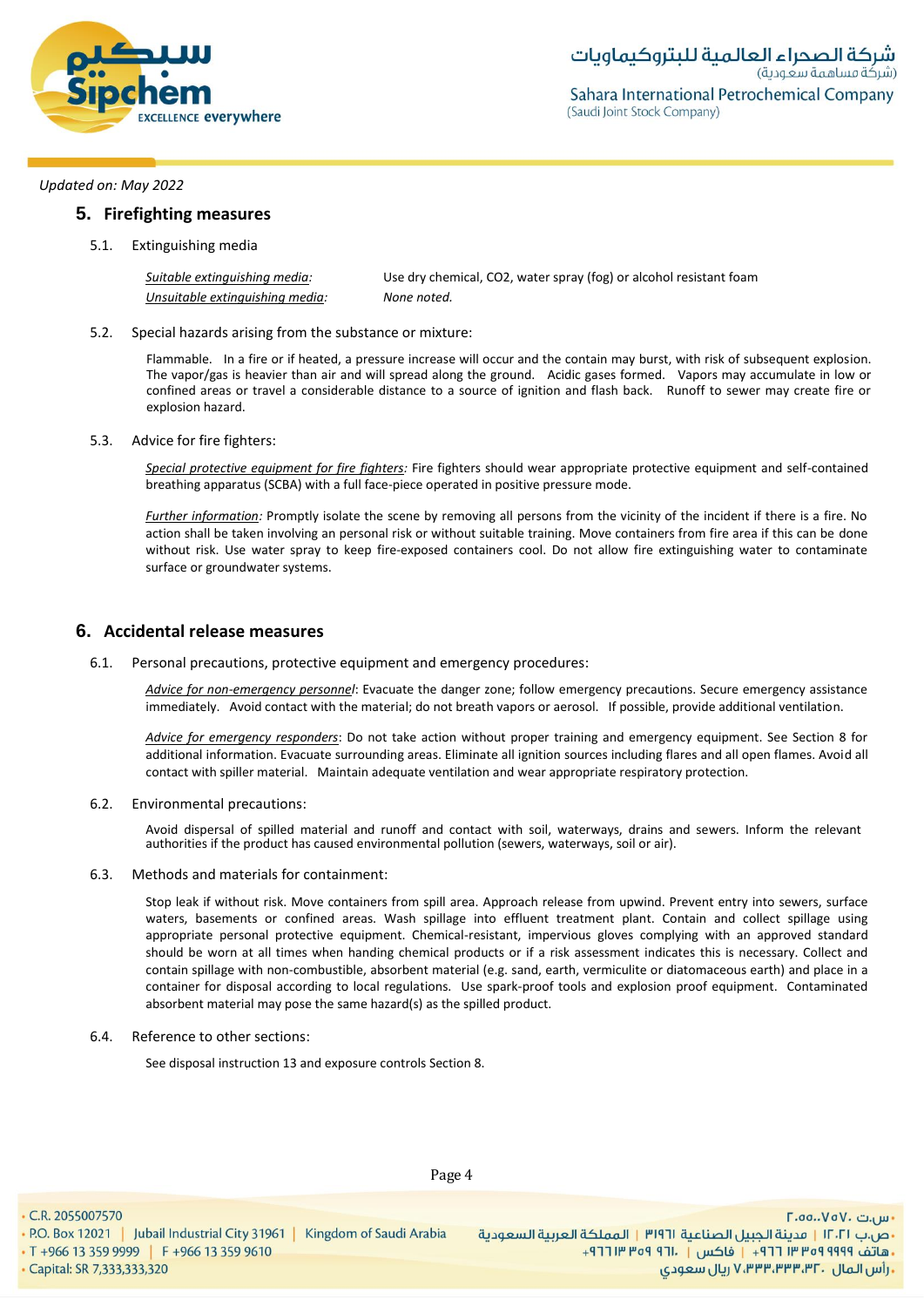

# **7. Handling and storage**

7.1. Precautions for safe handling:

Observe all label precautions. Use appropriate personal protective equipment (see section 8). Eating, drinking and smoking should be prohibited in areas where this material is handled, stored and processed. Workers should wash hands and face before eating, drinking and smoking. Do not get in eyes or on skin or clothing. Do not ingest. Avoid breathing vapor or mist. Use only with adequate ventilation. Wear appropriate respirator when ventilation is inadequate. Do not enter storage areas and confined spaces unless adequately ventilated. Keep in the original container or an approved alternative made from a compatible material, kept tightly closed when not in use. Store and use away from heat, sparks, open flame or any other ignition source. Use explosion-proof electrical (ventilating, lighting and material handling) equipment. Use non-sparking tools. Take precautionary measures against electrostatic discharges. To avoid fire or explosion, dissipate static electricity during transfer by grounding and bonding containers and equipment before transferring material. Empty containers retain product residue and can be hazardous. Do not reuse container.

*Advice on protection against fire and explosion:* Keep away from flames and sources of ignition – including static.

7.2. Conditions for safe storage, including any incompatibilities:

Store in accordance with local regulations. Store in a segregated and approved area. Store in original container protected from direct sunlight in a dry, cool and well-ventilated area, away from incompatible materials (see section 10) and food and drink. Eliminate all ignition sources. Separate from oxidizing materials. Keep container tightly closed and sealed until ready for use. Containers that have been opened must be carefully resealed and kept upright to prevent leakage. Do not store in unlabeled containers. Use appropriate containment to avoid environmental contamination.

7.3. Specific end uses:

No other additional special end uses are anticipated.

# **8. Exposure controls/personal protection**

8.1. Control parameters:

Personal, workplace or environmental monitoring may be necessary to ensure exposures are below recommended and legal limits.

Exposure limits:

| ACGIH:     | 200 ppm TWA<br>250 ppm STEL<br>Skin - potential significant contribution to overall exposure by the cutaneous route                           |
|------------|-----------------------------------------------------------------------------------------------------------------------------------------------|
| NIOSH:     | 200 ppm TWA; 260 mg/m3 TWA<br>250 ppm STEL; 325 mg/m3<br>STEL Potential for dermal absorption 6000 ppm IDLH                                   |
| Europe:    | 200 ppm TWA; 260 mg/m3 TWA<br>Possibility of significant uptake through the skin                                                              |
| OSHA (US): | 200 ppm TWA; 260 mg/m3 TWA                                                                                                                    |
| Mexico:    | 200 ppm TWA LMPE-PPT; 260 mg/m3 TWA LMPE-PPT 250 ppm STEL [LMPE-CT];<br>310 mg/m3 STEL [LMPE-CT]<br>Skin - potential for cutaneous absorption |

**Exposure Limits for Chemicals which may be generated during processing**

This material has no components listed.

Page 5

• C.R. 2055007570

· Capital: SR 7,333,333,320

• T +966 13 359 9999 | F +966 13 359 9610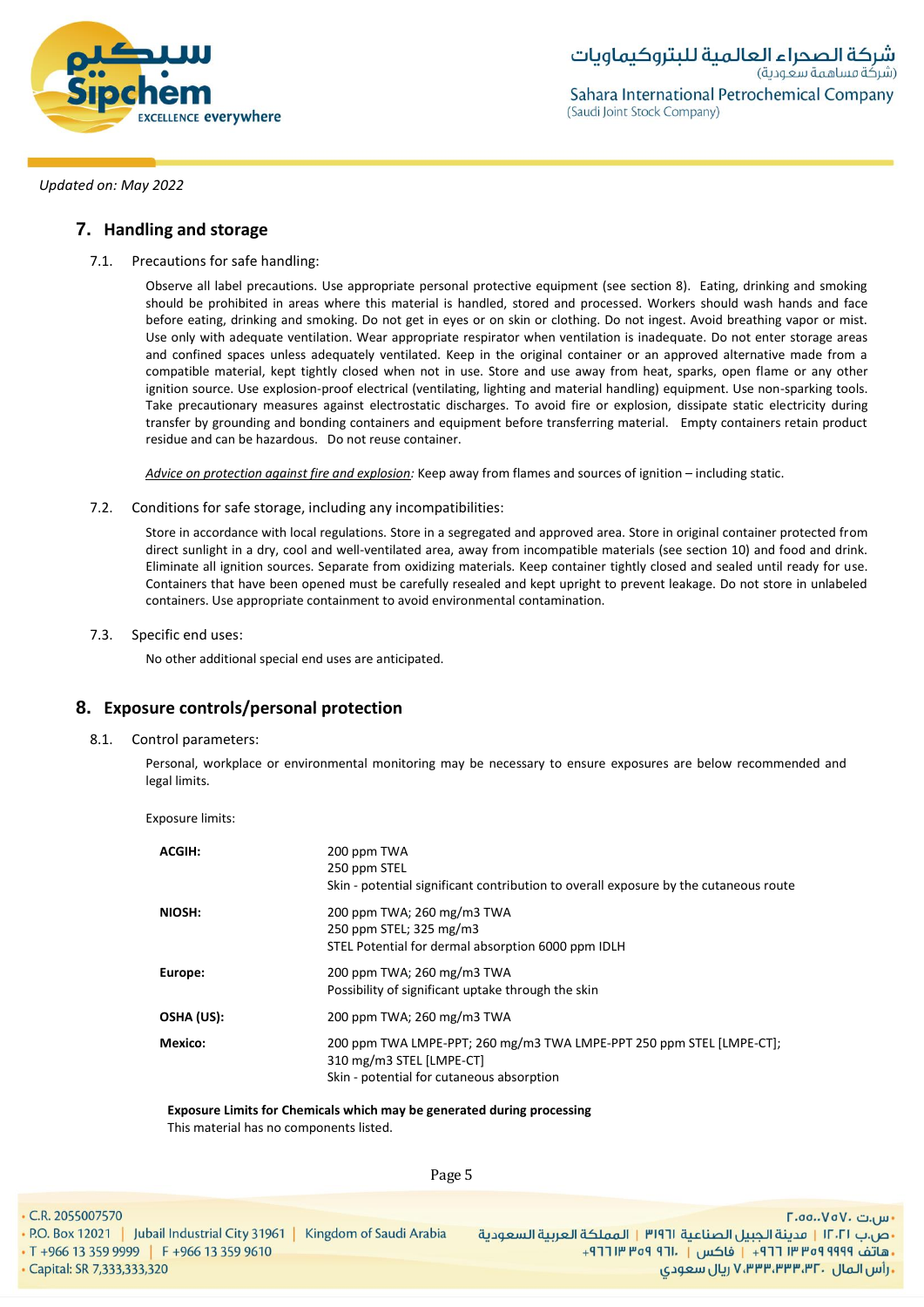

8.2. Exposure controls:

Use only with adequate ventilation. Use process enclosures, local exhaust ventilation or other engineering controls to keep worker exposure to airborne contaminants below any recommended or statutory limits. The engineering controls also need to keep gas, vapor or dust concentrations below any lower explosive limits. Use explosion-proof ventilation equipment.

Engineering measures: Use only with adequate ventilation. Use process enclosures, local exhaust ventilation or other engineering controls to keep worker exposure to airborne contaminants below any recommended or statutory limits. The engineering controls also need to keep gas, vapor or dust concentrations below any lower explosive limits. Use explosion-proof ventilation equipment.

Individual protection measures:

*Hygiene measures:* Wash hands, forearms and face thoroughly after handling chemical products, before eating, smoking and using the lavatory and at the end of the working period. Appropriate techniques should be used to remove potentially contaminated clothing. Discard contaminated clothing or wash thoroughly before reusing. Ensure that eyewash stations and safety showers are close to the workstation location*.*

*Eye/face protection:* Safety eyewear complying with an approved standard should be used when a risk assessment indicates this is necessary to avoid exposure to liquid splashes, mists or dusts.

*Hand protection:* Chemical-resistant, impervious gloves complying with an approved standard should be worn at all times when handling chemical products if a risk assessment indicates this is required.

*Glove material:* butyl rubber

Glove thickness: 0.7 mm or thicker Break through time: > 240 minutes

*Other protective equipment:* Flame retardant antistatic protective

clothing

*Respiratory protection:* A properly fitted air purifying respirator or air supply respirator should be worn if a risk assessment indicates that respiratory protection is necessary. Respirator selection must be based upon known or measured levels of exposure.

*Environmental exposure controls:* Ventilation and engineering controls to protect workers and ventilate work area to at or below recommended employee exposure levels. Technical measures are preferred over use of personal protective equipment. Environmental controls, such as scrubber or thermal oxidizer may be required to prevent process releases to the atmosphere. Do not empty into drains—risk of explosion.

# **9. Physical and chemical properties**

9.1. Information on basic physical and chemical properties:

| Physical State: Liquid             | Appearance: clear                            |  |  |
|------------------------------------|----------------------------------------------|--|--|
| <b>Color:</b> colorless            | <b>Physical Form: liquid</b>                 |  |  |
| <b>Odor:</b> alcohol odor          | Odor Threshold: 100 ppm                      |  |  |
| pH: Not available                  | Melting Point: -94 °C                        |  |  |
| <b>Boiling Point: 65 °C</b>        | <b>Evaporation Rate: 4.6 butyl acetate=1</b> |  |  |
| Flash Point: 11 °C CC              | <b>LEL:</b> $6.0%$                           |  |  |
| <b>OSHA Flammability Class: IB</b> | UEL: 36.0%                                   |  |  |
| Autoignition: 385 °C               | Vapor Pressure: 97.25 mmHg 20 °C             |  |  |

Page 6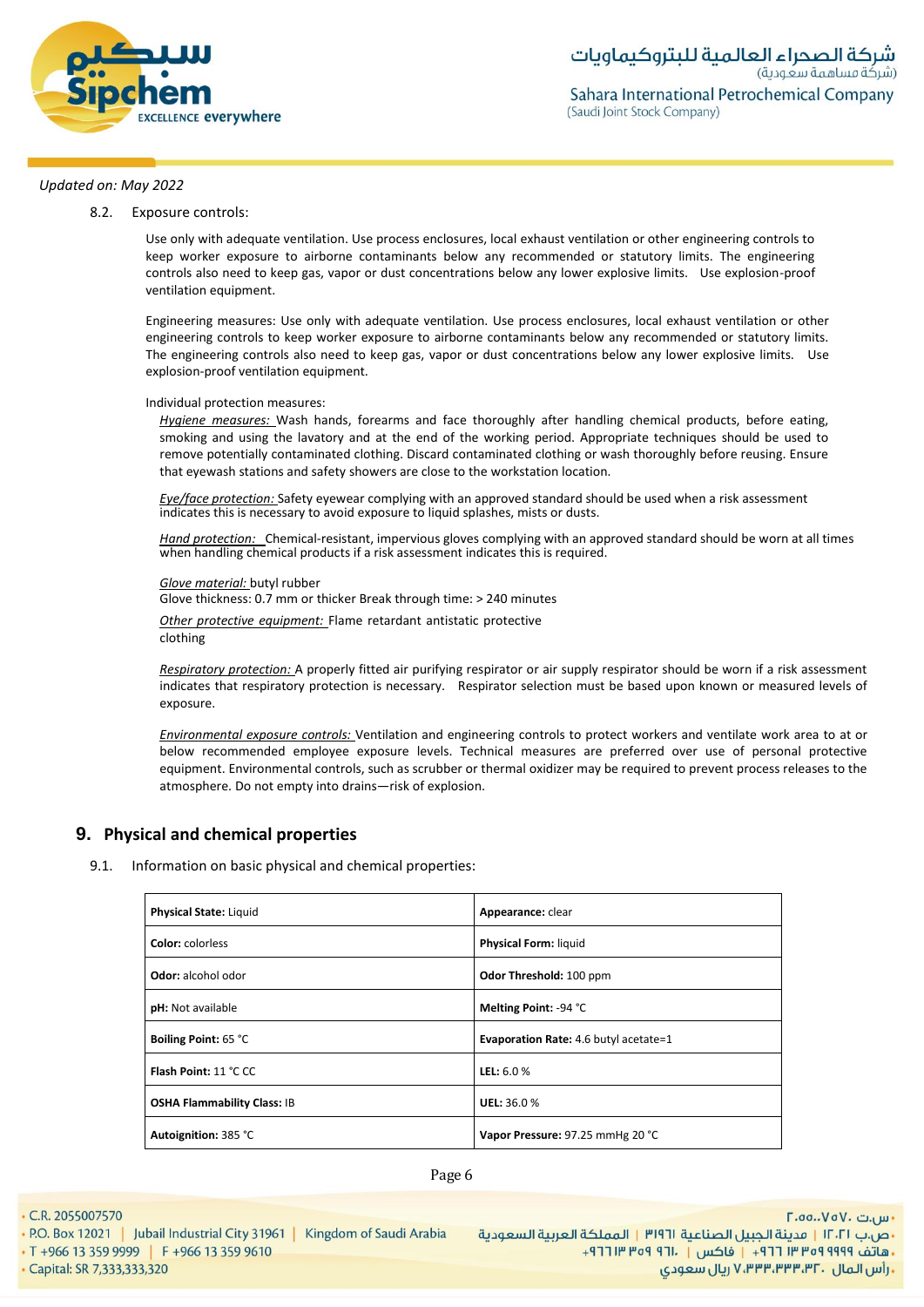

| Vapor Density (air = 1): $1.11$         | <b>Density: Not available</b> |
|-----------------------------------------|-------------------------------|
| Specific Gravity (water = $1$ ): 0.7914 | Water Solubility: soluble     |
| Coeff. Water/Oil Dist: Not available    | Viscosity: $0.59$ cP 20 °C    |
| <b>Volatility:</b> 100 % by volume      | Molecular Weight: 32.04       |
| Molecular Formula: C-H3-O-H             |                               |

# **Solvent Solubility**

**Soluble:** ether, benzene, alcohol, acetone, chloroform, ethanol, ketones, organic solvents

# **10.Stability and reactivity**

#### 10.1. Reactivity:

Will not polymerize. Vapors may form explosive mixture with air.

# 10.2. Chemical stability:

Stable at normal temperature and pressures.

10.3. Possibility of hazardous reactions:

Will not polymerize. May decompose, exotherm or catch fire with mixed with incompatible materials.

10.4. Conditions to avoid:

Avoid heat, flames, sparks and other sources of ignition. Minimize contact with material. Avoid inhalation of material or com bustion by-products. Keep out of water supplies and sewers. Do not store at elevated temperatures.

#### 10.5. Incompatible materials:

Halocarbons, combustible materials, metals, oxidizing materials, halogens, metal carbide, bases, acids, amines.

10.6. Hazardous decomposition products:

Carbon oxides.

# **11.Toxicological information**

11.1. Information on toxicological effects:

*Acute oral toxicity LD50 rat: 5628 mg/kg (IUCLID) Acute oral LDLO human: 143 mg/kg (RTECS) Acute inhalation toxicity: 64000 ppm 4 hours (RTECS) Acute dermal toxicity LD50 rabbit: 15800 mg/kg (RTECS) Genotoxicity in vitro: Ames test: negative (IUCLID)*

*Skin irritation: Irritation, may cause burns on long term exposure Eye irritation: Risk of serious damage to eyes. Risk of blindness.*

*Mutagenicity: numerous endpoints reported in RTECS indicate mutagenicity and*

#### Page 7

- C.R. 2055007570
- P.O. Box 12021 | Jubail Industrial City 31961 | Kingdom of Saudi Arabia • T +966 13 359 9999 F +966 13 359 9610 · Capital: SR 7,333,333,320

- س.ت ۷۵۷۰، ۲.۵۵.۰۷۵ •ص.ب ١٢٠٢١ | مدينة الجبيل الصناعية ٣١٩٦١ | المملكة العربية السعودية ريال سعودي, ۷٬۳۳۳٬۳۳۳٬۳۲۰ ريال سعودي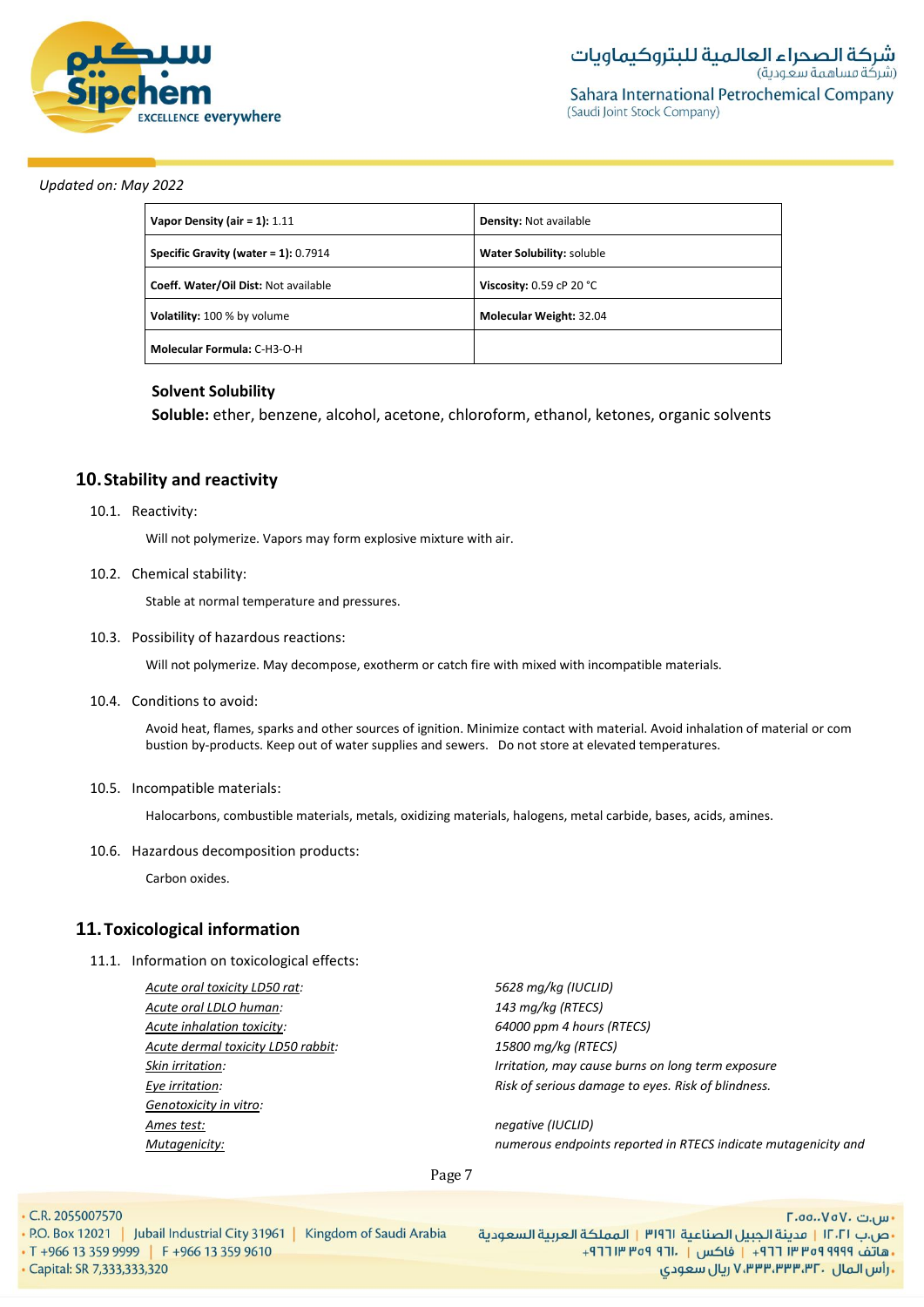

(Saudi Joint Stock Company)

#### *Updated on: May 2022*

*Specific target organ toxicity - single exposure: Central nervous system Specific target organ toxicity* - *repeated exposure: Central nervous system. Skin, eye, kidney. Aspiration hazard: No information available*

*developmental effects in various species of bacteria, rats, and mice via oral, dermal, inhalation and intraperitoneal routes and levels of exposure.*

# 11.2. Additional information:

Further data: Symptoms may be delayed. Handle using good occupational and environmental health practices.

# **12.Ecological information**

12.1. Toxicity

| Toxicity in fish LC50:                               | 15400 mg/L (ECOTOX: 96-hour, Bluegill sunfish)      |
|------------------------------------------------------|-----------------------------------------------------|
| Toxicity to daphnia and other aquatic invertebrates: | >10000 mg/L; (IUCLID: 24-hour, Daphnia magna)       |
| Toxicity to algae:                                   | 8000 mg/L (IUCLID: 16 hr. Scenedesmus quadricauda)  |
| Toxicity to bacteria:                                | 6600 mg/L (IUCLID: 16 hr. Pseudomonas flurorescens) |

# 12.2. Persistence and degradability:

Readily biodegradable 99% (OECD Test Guideline 301D, 30 day) BOD: 600-1200 mg/g (IUCLID) COD: 1400 mg/g (IUCLID)

#### 12.3. Bio accumulative potential:

Not expected (experimental log Pow: -0.77)

12.4. Mobility in soil:

No information available.

#### 12.5. Results of PBT and vPvB assessment:

Not classified as PBT or vPvB.

12.6. Other adverse effects:

Additional ecological information: Do not allow product to enter surface waters, wastewater or soil. Stability in water reported to be 2.2 years (IUCLID)

# **13.Disposal considerations**

*Waste treatment methods:* The generation of waste should be avoided or minimized wherever possible. Empty containers or liners may retain some product residues. This material and its container must be disposed of in a safe way. Dispose of surplus and non-recyclable products via a licensed waste disposal contractor. Disposal of this product, solutions and any by-products should at all times comply with the requirements of environmental protection and waste disposal legislation and any regional local authority requirements. Avoid dispersal of spilled material and runoff and contact with soil, waterways, drains and sewers. Subject to disposal regulations in the U.S.-- EPA 40 CFR 262 Hazardous Waste Number(s): U154.

Page 8

• C.R. 2055007570 • P.O. Box 12021 | Jubail Industrial City 31961 | Kingdom of Saudi Arabia • T +966 13 359 9999 F +966 13 359 9610

- س.ت ۷۵۷۰، ۲.۵۵.۰۷۵ •ص.ب ١٢٠٢١ | مدينة الجبيل الصناعية ٣١٩٦١ | المملكة العربية السعودية +هاتف ٩٩٩٩ ٩٩٩ ٣٣ ٣ ٢٦٦ | فاكس | ١٣٠١ ٩٦٩ ١٣ ٢٦٩ **. رأس المال ۷٬۳۳۳٬۳۳۳٬۳۲۰ ریال سعودی** 

· Capital: SR 7,333,333,320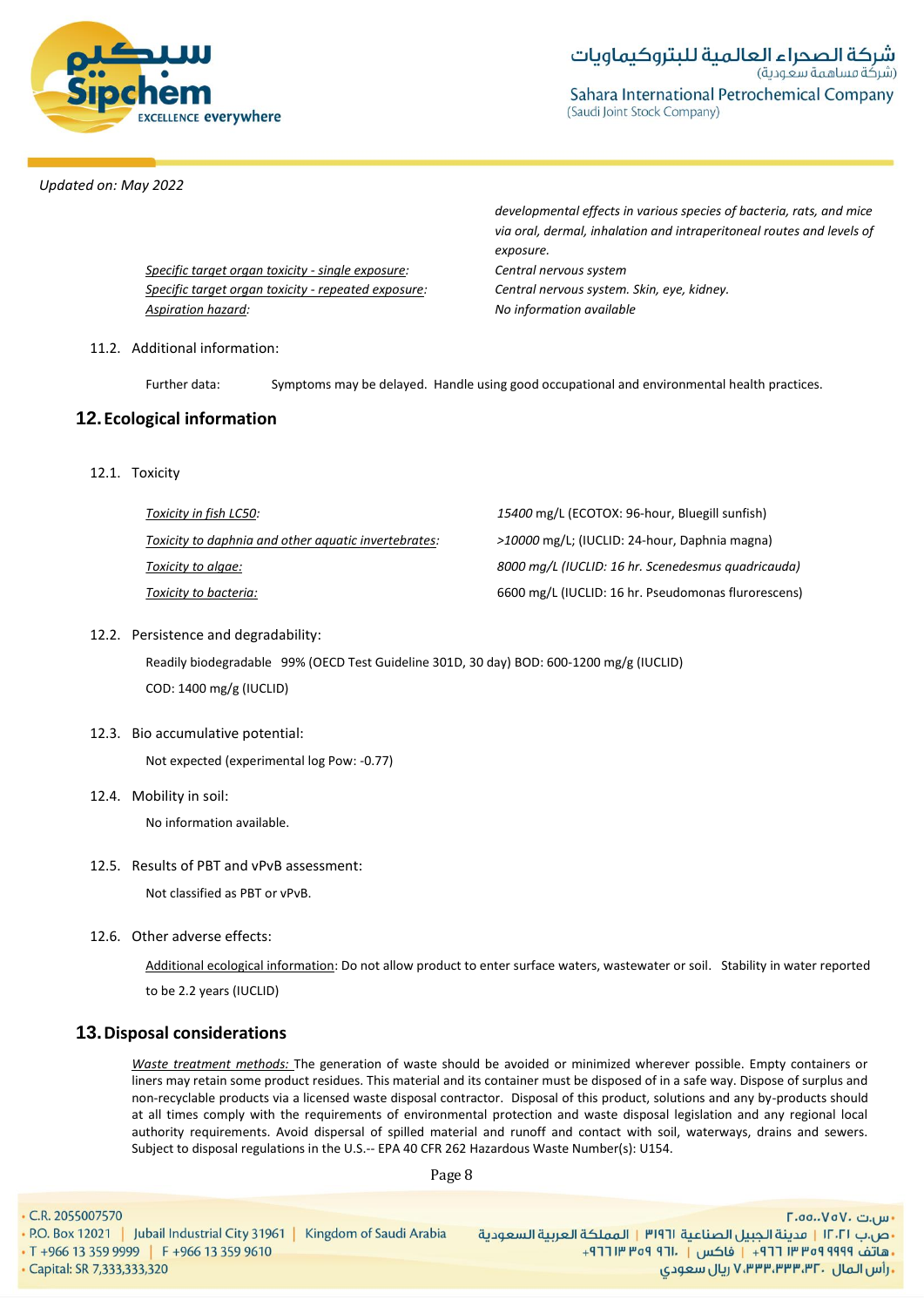

# **14.Transport Information**

The transport regulations are cited according to international and/or harmonized transport regulations. Possible national deviations and country specific requirements are not considered.

US DOT Information Shipping Name: Methanol Hazard Class: 3 UN/NA #: UN1230 Packing Group: II Required Label(s): 3,3, 6.1

TDG Information Shipping Name: Methanol Hazard Class: 3 UN #: UN1230 Packing Group: II Required Label(s): 3, (6.1)

ADR Information Shipping Name: Methanol Hazard Class:3 UN #: UN1230 Packing Group: II Required Label(s): 3, 6.1

ADR Tunnel Code Restrictions This list contains tunnel restriction codes for those substances and/or chemically related entries which are found in chapter 3.2 of the ADR regulations.

METHYL ALCOHOL (67-56-1) Restriction(s): D/E [UN1230] (II)

RID Information Shipping Name: Methanol Hazard Class: 3 UN #: UN1230 Packing Group: II Required Label(s): 3, 6.1

IATA Information Shipping Name: Methanol Hazard Class: 3 UN #: UN1230 Packing Group: II Required Label(s): 3, 6.1

ICAO Information

Shipping Name: Methanol Hazard Class: 3

UN #: UN1230 Packing Group: II Required Label(s): 3

IMDG Information Shipping Name: Methanol Hazard Class: 3 UN #: UN1230 Packing Group: II Required Label(s): 6.1

Page 9

. C.R. 2055007570

• P.O. Box 12021 | Jubail Industrial City 31961 | Kingdom of Saudi Arabia

• T +966 13 359 9999 | F +966 13 359 9610 · Capital: SR 7,333,333,320

- س.ت ۷۵۷۰، ۲.۵۵.۰۷۵ •ص.ب ١٢٠٢١ | مدينة الجبيل الصناعية ٣١٩٦١ | المملكة العربية السعودية ريال سعودي, ۷٬۳۳۳٬۳۳۳٬۳۲۰ ريال سعودي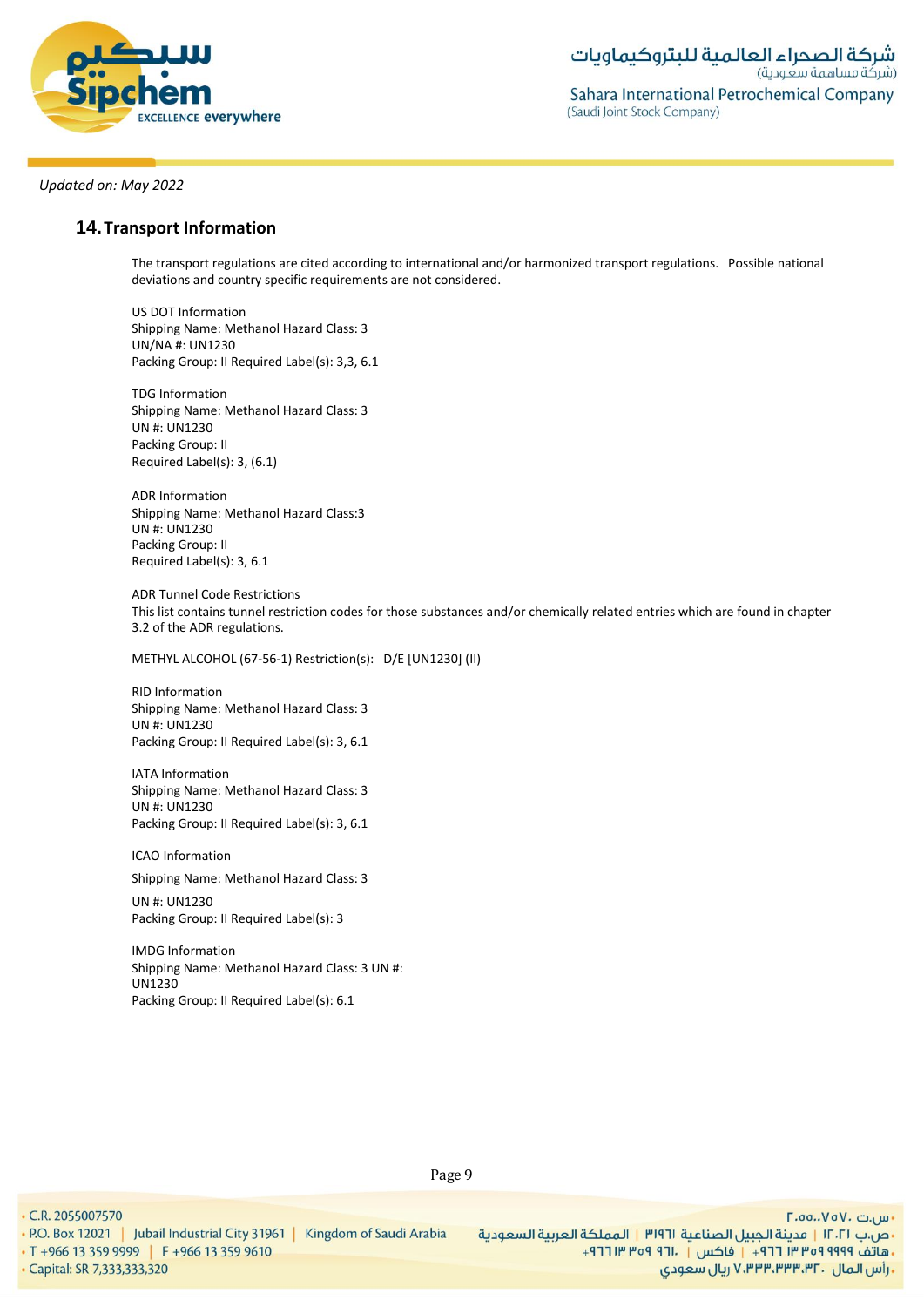

# **15.Regulatory information**

15.1. Safety, health and environmental regulations/legislation specific for the substance or mixture:

# **U.S. Federal Regulations**

This material contains one or more of the following chemicals required to be identified under SARA Section 302 (40CFR 355 Appendix A), SARA Section 311/312 (40 CFR 370.21), SARA Section 313 (40 CFR 372.65), CERCLA (40 CFR 302.4), TSCA 12(b), and/or require an OSHA process safety plan.

# **METHYL ALCOHOL (67-56-1)**

**SARA 313:** 1.0 % de minimis concentration **CERCLA:** 5000 lb final RQ; 2270 kg final RQ

# **SARA Section 311/312 (40 CFR 370 Subparts B and C)**

**Acute Health:** Yes **Chronic Health:** Yes **Fire:** Yes **Pressure:** No **Reactive:** No

# **U.S. State Regulations**

The following components appear on one or more of the following state hazardous substances lists:

| Component             | CAS     | CA  | MA  | MN  | N.  | PА  |
|-----------------------|---------|-----|-----|-----|-----|-----|
| <b>METHYL ALCOHOL</b> | 67-56-1 | Yes | Yes | Yes | Yes | Yes |

Not listed under California Proposition 65

#### **Canadian WHMIS Ingredient Disclosure List (IDL)**

Components of this material have been checked against the Canadian WHMIS Ingredients Disclosure List. The List is composed of chemicals which must be identified on MSDSs if they are included in products which meet WHMIS criteria specified in the Controlled Products Regulations and are present above the threshold limits listed on the IDL.

**METHYL ALCOHOL (67-56-1) 1 %**

**Germany Water Classification**

# **METHYL ALCOHOL (67-56-1)**

ID Number 145, hazard class 1 - low hazard to waters

# **Symbol(s)**

**F** Highly Flammable **T** Toxic

#### **Risk Phrases**

**R11** Highly flammable. **R23/24/25** Toxic by inhalation, in contact with skin and if swallowed.

Page 10

• C.R. 2055007570

· Capital: SR 7,333,333,320

• P.O. Box 12021 | Jubail Industrial City 31961 | Kingdom of Saudi Arabia • T +966 13 359 9999 F +966 13 359 9610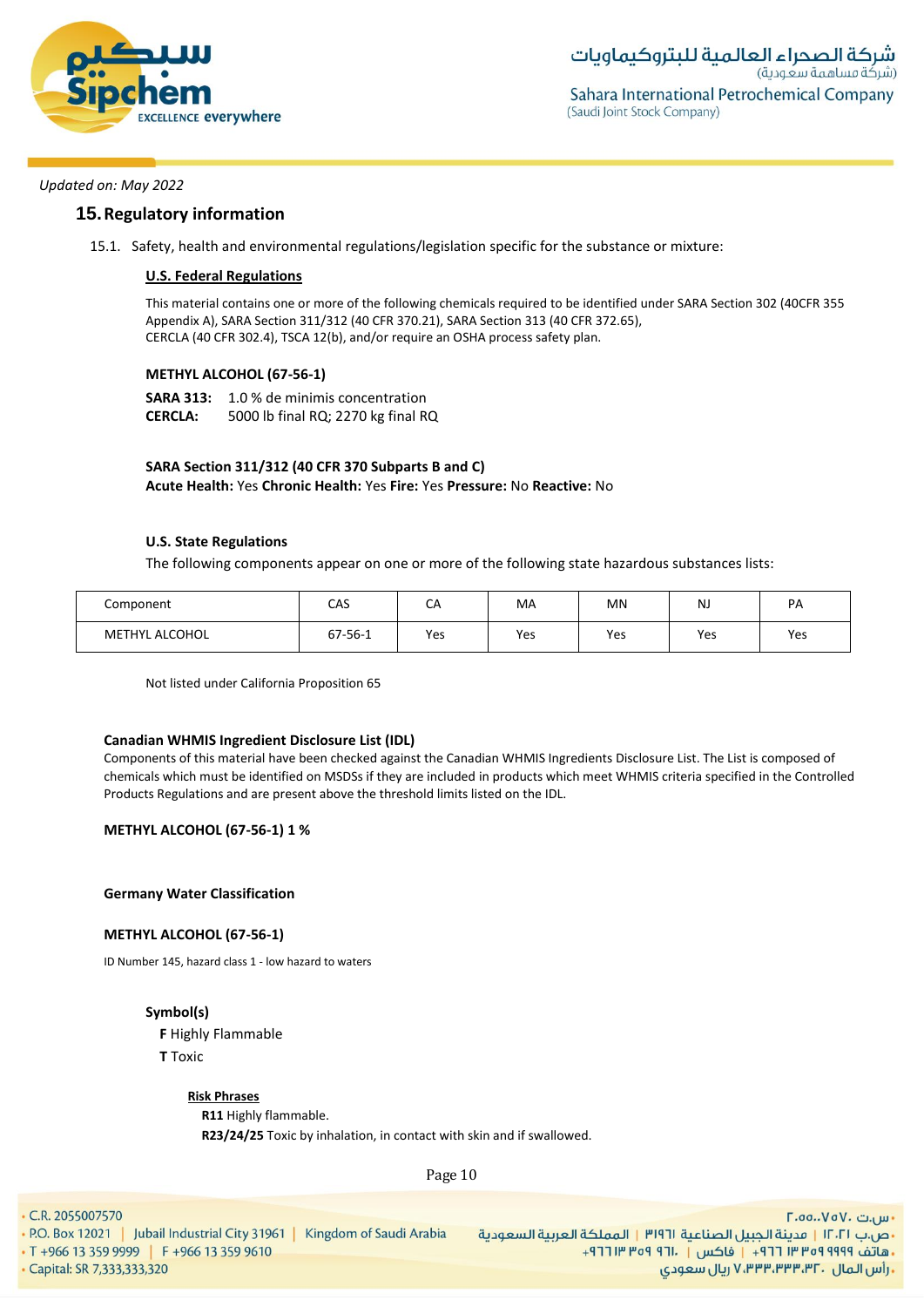

**R39/23/24/25** Toxic: danger of very serious irreversible effects through inhalation, in contact with skin and if swallowed.

**R20/21/22** Harmful by inhalation, in contact with skin and if swallowed.

**R39/23/24/25** Toxic: danger of very serious irreversible effects through inhalation, in contact with skin and if swallowed.

**R68/20/21/22** Harmful: possible risk of irreversible effects through inhalation, in contact with skin and if swallowed.

#### **Safety Phrases**

**S1/2** Keep locked-up and out of the reach of children.

**S7** Keep container tightly closed.

**S16** Keep away from sources of ignition - No smoking.

**S36/37** Wear suitable protective clothing and gloves.

**S45** In case of accident or if you feel unwell, seek medical advice immediately (show the label where possible).

#### **Component Analysis – Inventory**

| Component             | CAS     | US  | $\sim$<br>СA | EU  | AU  | PH  | ID<br>◡ | КR  | CN  | NZ  |
|-----------------------|---------|-----|--------------|-----|-----|-----|---------|-----|-----|-----|
| <b>METHYL ALCOHOL</b> | 67-56-1 | Yes | <b>DSL</b>   | EIN | Yes | Yes | Yes     | Yes | Yes | Yes |

# **Globally Harmonized System of Classification and Labeling (GHS)**

The listed component(s) of this material have been checked for country-specific published classifications according to the Globally Harmonized System of Classification and Labeling (GHS).

#### **European Union GHS Classifications**

Classifications below according to Regulation (EC) No 1272/2008 on classification, labeling and packaging of substances and mixtures (CLP).

#### **METHYL ALCOHOL (67-56-1)**

| Flammable liquids -             | Category 2 | H225 Highly flammable liquid and vapor. |
|---------------------------------|------------|-----------------------------------------|
| Acute toxicity - Oral -         | Category 3 | <b>H301</b> Toxic if swallowed.         |
| Acute toxicity - Dermal -       | Category 3 | H311 Toxic in contact with skin.        |
| Acute toxicity - Inhalation -   | Category 3 | <b>H331</b> Toxic if inhaled.           |
| Specific target organ toxicity- | Category 1 | H370 Causes damage to organs.           |

#### **European Union GHS Labeling Information**

Labeling information below is according to Regulation (EC) No 1272/2008 on classification, labeling and packaging of substances and mixtures (CLP).

# **METHYL ALCOHOL (67-56-1)**

**Symbol(s):**



Page 11

#### • C.R. 2055007570

• P.O. Box 12021 | Jubail Industrial City 31961 | Kingdom of Saudi Arabia

• T +966 13 359 9999 F +966 13 359 9610

· Capital: SR 7,333,333,320

- س.ت ۷۵۷۰، ۲.۵۵.۰۷۵ •ص.ب ١٢٠٢١ | مدينة الجبيل الصناعية ٣١٩٦١ | المملكة العربية السعودية +هاتف ٩٩٩٩ ٩٥٩ ٣٣ ٣ ٢٦١ - إ فاكس | . ١٣ ٢٥٩ ٣ ١٣ ٢٦٢ ريال سعودي, ۷٬۳۳۳٬۳۳۳٬۳۲۰ ريال سعودي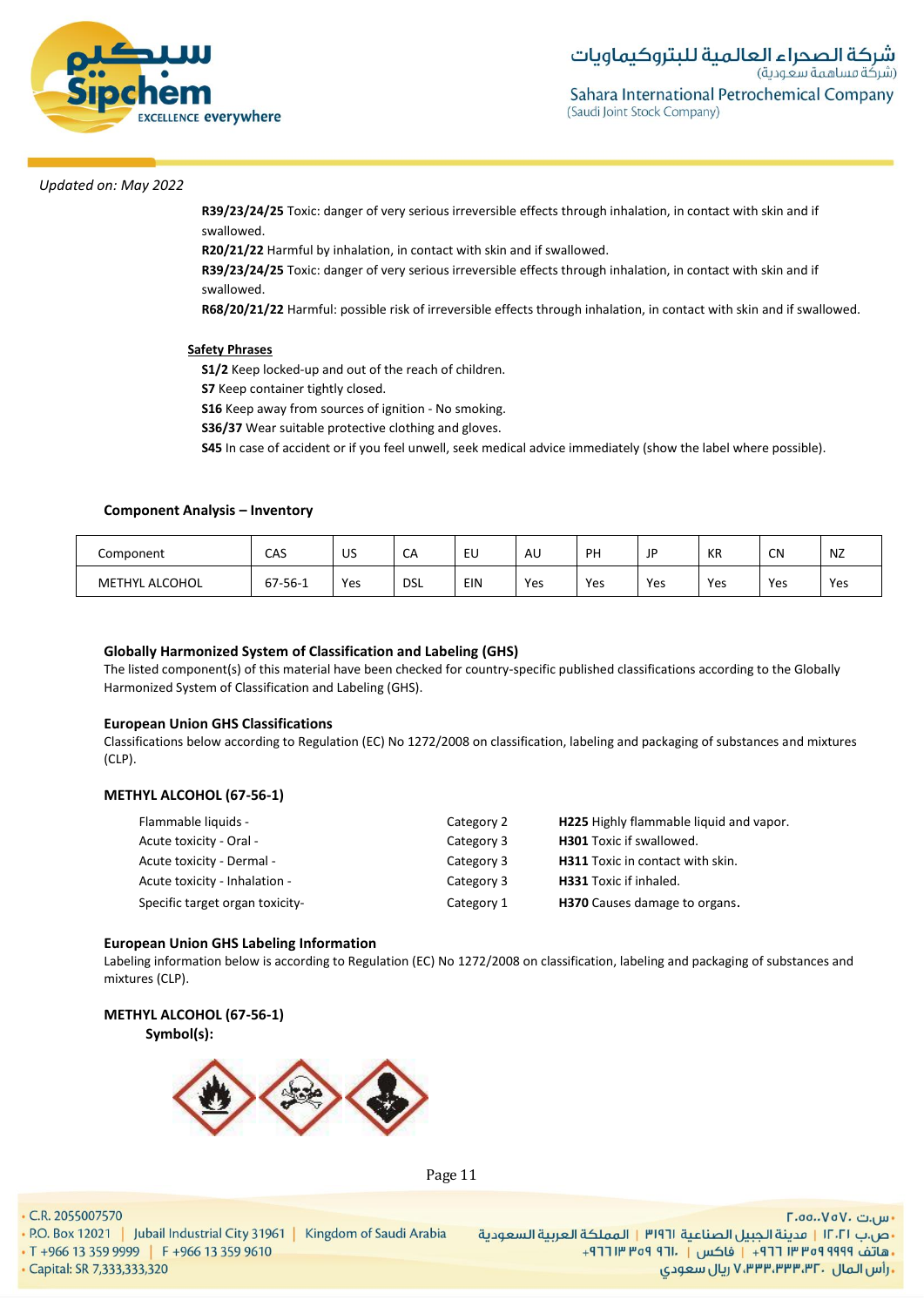

**Signal Word**: Danger

#### **Hazard(s):**

**H225**: Highly flammable liquid and vapor

**H301**: Toxic if swallowed

**H311**: Toxic in contact with skin

- **H331**: Toxic if inhaled
- **H370**: Causes damage to organs

#### **Prevention:**

- **P233**: Keep container tightly closed.
- **P210**: Keep away from heat/sparks/open flames/hot surfaces. No smoking.
- **P240**: Ground/Bond container and receiving equipment.
- **P241**: Use explosion-proof electrical/ventilating/lighting/.../equipment.
- **P242**: Use only non-sparking tools.
- **P243**: Take precautionary measures against static discharge.
- **P271**: Use only outdoors or in a well-ventilated area.
- **P280**: Wear protective gloves/protective clothing/eye protection/face protection.
- **P260**: Do not breathe dust/fume/gas/mist/vapors/spray.
- **P264**: Wash ... thoroughly after handling.
- **P270**: Do not eat, drink or smoke when using this product.

#### **Response:**

**P308+P313**: IF exposed or concerned: Get medical advice/attention.

**P304+P340**: IF INHALED: Remove victim to fresh air and keep at rest in a position comfortable for breathing.

**P311**: Call a POISON CENTER or doctor/physician.

**P302+P352**: IF ON SKIN: Wash with plenty of soap and water.

**P303+P361+P353**: IF ON SKIN (or hair): Remove/Take off immediately all contaminated clothing. Rinse skin with water/shower.

**P301+P310**: IF SWALLOWED: Immediately call a POISON CENTER or doctor/physician.

**P321**: Specific treatment (see ... on this label).

**P330**: Rinse mouth.

**P370+P378**: In case of fire: Use ... for extinction.

#### **Storage:**

**P403+P233**: Store in a well-ventilated place. Keep container tightly closed. **P403+P235**: Store in a well-ventilated place. Keep cool. **P405**: Store locked up.

#### **Disposal:**

**P501**: Dispose of contents/container to ...

#### **Japan GHS Classifications**

Classifications below published under Japan's Chemicals Classification Program according to the Globally Harmonized System of Classification and Labeling of Chemicals (GHS).

#### **METHYL ALCOHOL (67-56-1)**

| Flammable liquids -     | Category 2 | <b>H225</b> Highly flammable liquid and vapor. |
|-------------------------|------------|------------------------------------------------|
| - Acute toxicity - Oral | Category 4 | <b>H302</b> Harmful if swallowed.              |

Page 12

• C.R. 2055007570

|                             | • P.O. Box 12021   Jubail Industrial City 31961  <br>Kingdom of Saudi Arabia |  |  |  |  |
|-----------------------------|------------------------------------------------------------------------------|--|--|--|--|
|                             | $\cdot$ T +966 13 359 9999 F +966 13 359 9610                                |  |  |  |  |
| • Capital: SR 7,333,333,320 |                                                                              |  |  |  |  |

<mark>۰</mark> س.ت ۷۵۷۰-۲.۰۵ •ص.ب ١٢٠٢١ | مدينة الجبيل الصناعية ٣١٩٦١ | المملكة العربية السعودية -هاتف ٩٩٩٩ ٩٩٩٩ ٣٥٣ ٢١٢ + | فاكس | . ١٣١١ ٩٥٩ ٣١٢ + **, رأس المال ۷٬۳۳۳٬۳۳۰٬۳۲۰ ریال سعودی**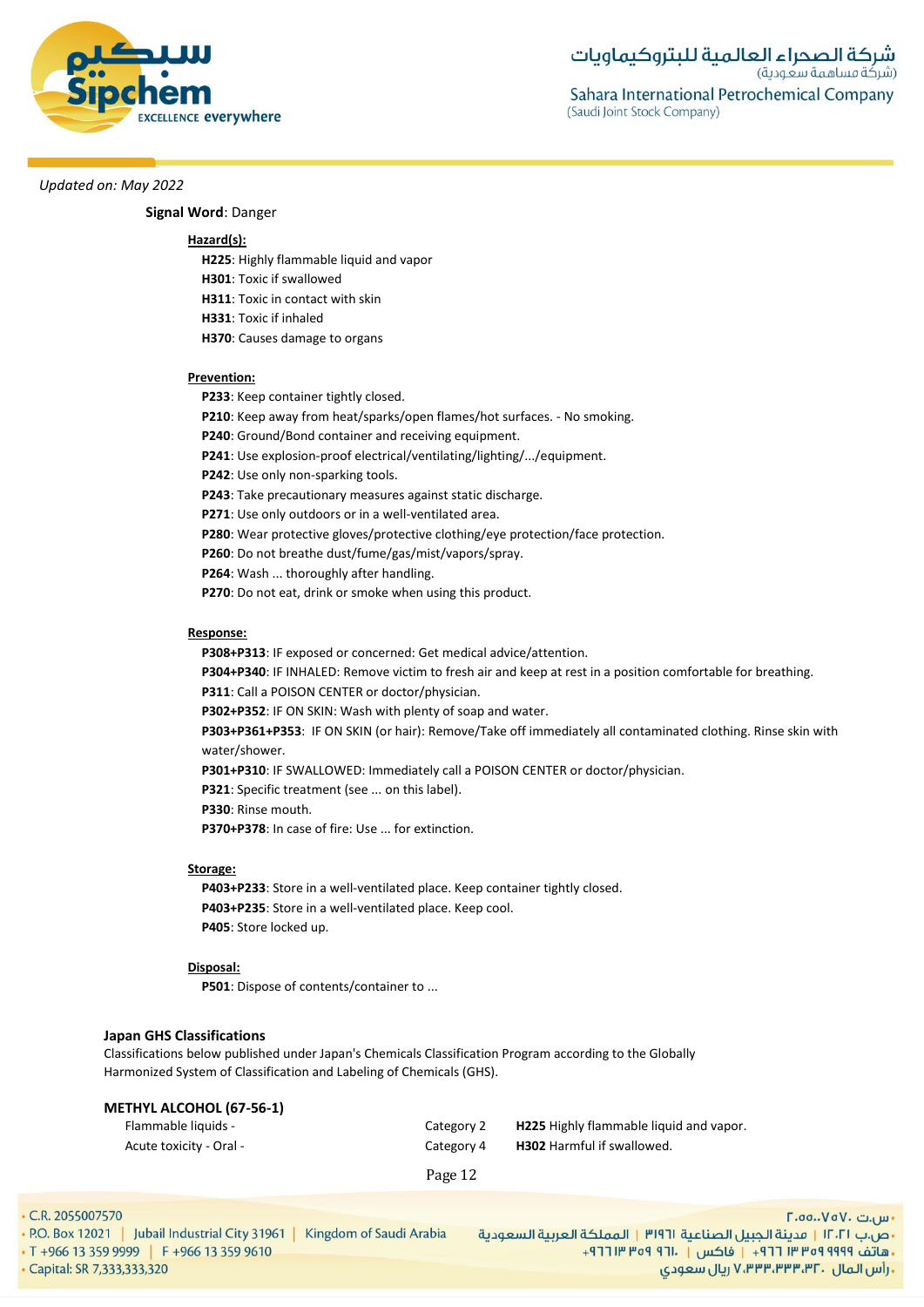

Sahara International Petrochemical Company (Saudi Joint Stock Company)

# *Updated on: May 2022*

| Serious eye damage/eye Irritation                | Category2A  | H319 Causes serious eye irritation.                                                                   |  |
|--------------------------------------------------|-------------|-------------------------------------------------------------------------------------------------------|--|
| Toxic to reproduction -                          | Category 1B | H360 May damage fertility or the unborn child.                                                        |  |
| Specific target organ toxicity/Single exposure   | Category 1  | H370 Causes damage to central nervous system, retina, and/or<br>systemic toxicity.                    |  |
| Specific target organ toxicity/Single exposure   | Category 3  | H335 May cause respiratory irritation.                                                                |  |
| Specific target organ toxicity/Single exposure   | Category 3  | H336 May cause drowsiness or dizziness.                                                               |  |
| Specific target organ toxicity/Repeated exposure | Category 1  | H372 Causes damage to central nervous system and/or retina<br>through prolonged or repeated exposure. |  |

#### **Japan GHS Labeling Information**

Labeling information below according to classifications published by Japan's Chemicals Classification Program according to the Globally Harmonized System of Classification and Labeling of Chemicals (GHS).

# **METHYL ALCOHOL (67-56-1)**





# **Signal Word:** Danger

#### **Hazard(s):**

- **H225**: Highly flammable liquid and vapor
- **H302**: Harmful if swallowed
- **H319**: Causes serious eye irritation
- **H360**: May damage fertility or the unborn child
- **H370**: Causes damage to organs
- **H335**: May cause respiratory irritation
- **H336**: May cause drowsiness or dizziness
- **H372**: Causes damage to organs through prolonged or repeated exposure

#### **Prevention:**

- **P233**: Keep container tightly closed.
- **P210**: Keep away from heat/sparks/open flames/hot surfaces. No smoking.
- **P240**: Ground/Bond container and receiving equipment.
- **P241**: Use explosion-proof electrical/ventilating/lighting/.../equipment.
- **P242**: Use only non-sparking tools.
- **P243**: Take precautionary measures against static discharge.
- **P271**: Use only outdoors or in a well-ventilated area.
- **P280**: Wear protective gloves/protective clothing/eye protection/face protection.
- **P260**: Do not breathe dust/fume/gas/mist/vapors/spray.
- **P264**: Wash ... thoroughly after handling.
- **P201**: Obtain special instructions before use.
- **P202**: Do not handle until all safety precautions have been read and understood.
- **P270**: Do not eat, drink or smoke when using this product.

Page 13

- P.O. Box 12021 | Jubail Industrial City 31961 | Kingdom of Saudi Arabia • T +966 13 359 9999 | F +966 13 359 9610
- · Capital: SR 7,333,333,320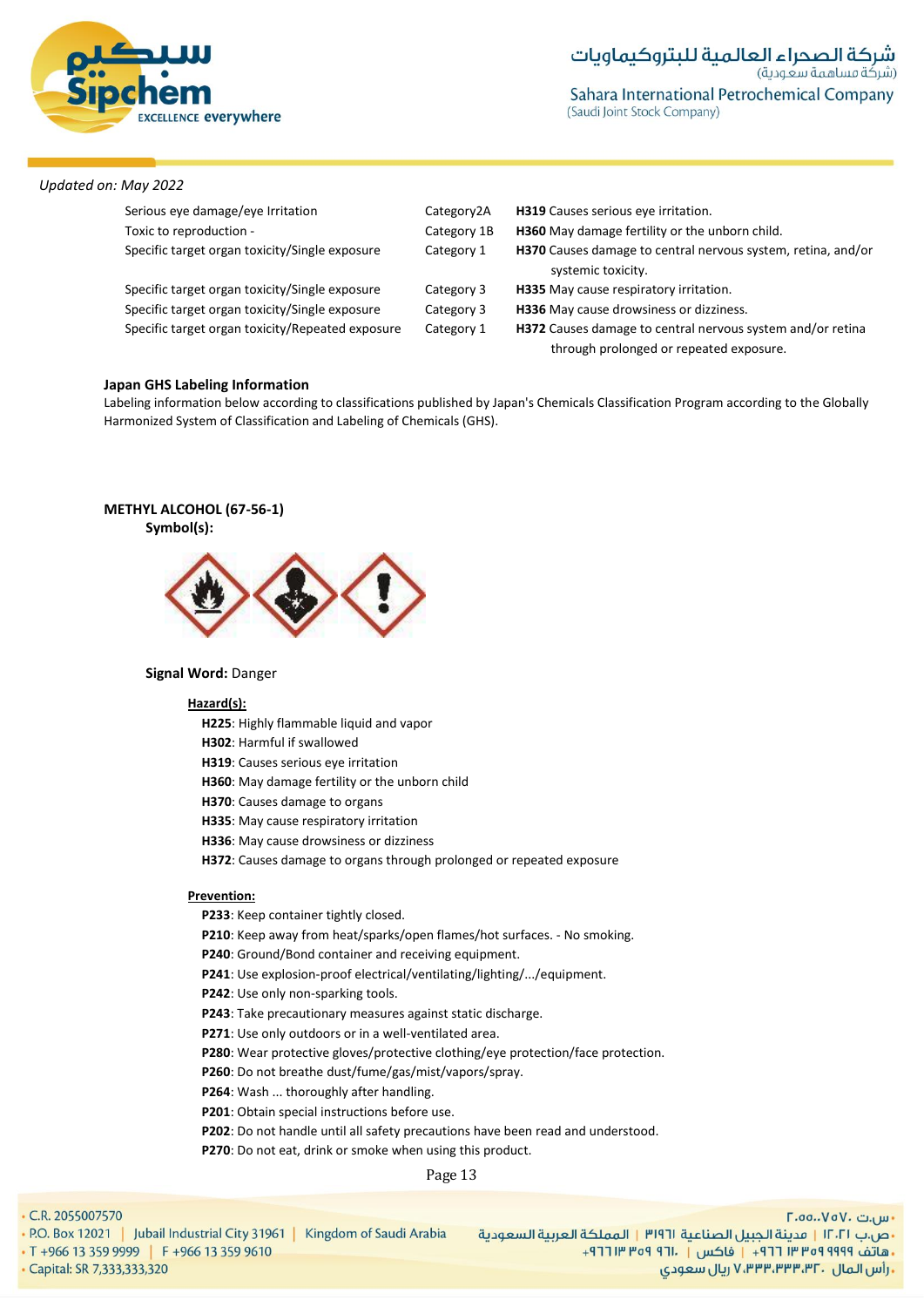

# **Response:**

**P308+P313**: IF exposed or concerned: Get medical advice/attention. **P304+P340**: IF INHALED: Remove victim to fresh air and keep at rest in a position comfortable for breathing. **P305+P351+P338**: IF IN EYES: Rinse cautiously with water for several minutes. Remove contact lenses, if present and easy to do. Continue rinsing. **P337+P313**: If eye irritation persists: Get medical advice/attention.

**P303+P361+P353**: IF ON SKIN (or hair): Remove/Take off immediately all contaminated clothing. Rinse skin with water/shower.

**P301+P312**: IF SWALLOWED: Call a POISON CENTER or doctor/physician if you feel unwell.

**P321**: Specific treatment (see ... on this label).

**P330**: Rinse mouth.

**P370+P378**: In case of fire: Use ... for extinction.

#### **Storage:**

**P403+P233**: Store in a well-ventilated place. Keep container tightly closed. **P403+P235**: Store in a well-ventilated place. Keep cool. **P405**: Store locked up.

#### **Disposal:**

**P501**: Dispose of contents/container to ...

#### **Korea GHS Classifications (SV)**

Classifications below published by Korea's Ministry of Environment (MOE), Ministry of Employment and Labor (MOEL) or Office of National Emergency Management (NEMA, physical hazards only).

#### **METHYL ALCOHOL (67-56-1)**

# **MOE:**

| Flammable liquids -                                        | Category 2  | H225 Highly flammable liquid and vapor.                                    |
|------------------------------------------------------------|-------------|----------------------------------------------------------------------------|
| Acute toxicity - Oral -                                    | Category 3  | <b>H301</b> Toxic if swallowed.                                            |
| Acute toxicity - Dermal -                                  | Category 3  | <b>H311</b> Toxic in contact with skin.                                    |
| Acute toxicity - Inhalation -                              | Category 3  | H331 Toxic if inhaled.                                                     |
| Serious eye damage/eye Irritation -                        | Category 2  | H319 Causes serious eye irritation.                                        |
| Specific target organ toxicity/Single exposure             | Category 1  | H370 Causes damage to organs.                                              |
| <b>MOEL:</b>                                               |             |                                                                            |
| Flammable liquids -                                        | Category 2  | H225 Highly flammable liquid and vapor.                                    |
| Serious eye damage/eye Irritation -                        | Category 2A | H319 Causes serious eye irritation.                                        |
| Reproductive Toxicity -                                    | Category 2  | H361 Suspected of damaging fertility or the unborn child.                  |
| Specific target organ toxicity/Single exposure             | Category 1  | H370 Causes damage to body, central nervous system,<br>and/or optic nerve. |
| Specific target organ toxicity/Single exposure             | Category 3  | <b>H335</b> May cause re spiratory irritation.                             |
| Specific target organ toxicity/Single exposure             | Category 3  | H336 May cause drowsiness or dizziness.                                    |
| Specific target organ toxicity/Repeated exposure Category1 |             | <b>H372</b> Causes damage to central nervous system and/or                 |
|                                                            |             | eyes through prolonged or repeated exposure.                               |

#### **NEMA:**

Page 14

• C.R. 2055007570

- P.O. Box 12021 | Jubail Industrial City 31961 | Kingdom of Saudi Arabia
- T +966 13 359 9999 | F +966 13 359 9610 · Capital: SR 7,333,333,320

- س.ت ۷۵۷۰، ۲.۵۵.۰۷۵ •ص.ب ١٢٠٢١ | مدينة الجبيل الصناعية ٣١٩٦١ | المملكة العربية السعودية - هاتف ٩٩٩٩ ٩٥٩ ٣٣ ٣ ٢٦١ - إ فاكس | . ١٣ ٢٥٩ ٣ ١٣ ٢٦٢ ريال سعودي, ۷٬۳۳۳٬۳۳۳٬۳۲۰ ريال سعودي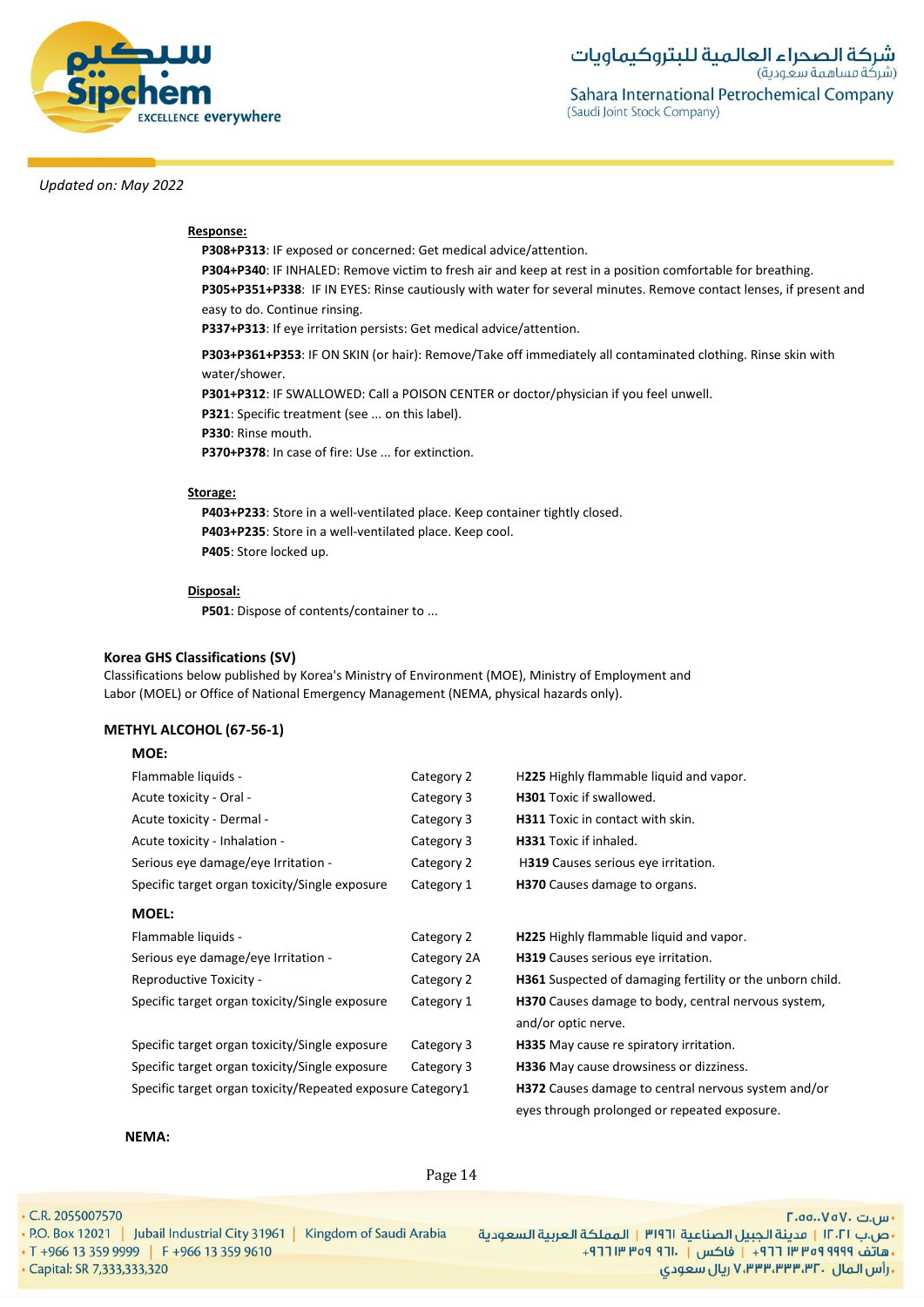

Flammable liquids - Category 2 **H225** Highly flammable liquid and vapor.

### Korea GHS Labeling Information

Labeling information below according to classifications published by Korea's Ministry of Environment (MOE), Ministry of Employment and Labor (MOEL) or Office of National Emergency Management (NEMA, physical hazards only).

# **METHYL ALCOHOL (67-56-1)**

#### **Symbol(s)**



# **Signal Word**: Danger

# **Hazard(s):**

**H225**: Highly flammable liquid and vapor

**H301**: Toxic if swallowed

**H311**: Toxic in contact with skin

**H331**: Toxic if inhaled

**H319**: Causes serious eye irritation

**H370**: Causes damage to organs

#### **Prevention:**

**P233**: Keep container tightly closed.

**P210**: Keep away from heat/sparks/open flames/hot surfaces. - No smoking.

**P240**: Ground/Bond container and receiving equipment.

**P241**: Use explosion-proof electrical/ventilating/lighting/.../equipment.

**P242**: Use only non-sparking tools.

- **P243**: Take precautionary measures against static discharge.
- **P271**: Use only outdoors or in a well-ventilated area.
- **P280**: Wear protective gloves/protective clothing/eye protection/face protection.
- **P260**: Do not breathe dust/fume/gas/mist/vapors/spray.
- **P264**: Wash ... thoroughly after handling.
- **P270**: Do not eat, drink or smoke when using this product.

#### **Response:**

**P308+P313**: IF exposed or concerned: Get medical advice/attention.

**P304+P340**: IF INHALED: Remove victim to fresh air and keep at rest in a position comfortable for breathing. **P311**: Call a POISON CENTER or doctor/physician.

**P305+P351+P338**: IF IN EYES: Rinse cautiously with water for several minutes. Remove contact lenses, if present and easy to do. Continue rinsing.

**P337+P313**: If eye irritation persists: Get medical advice/attention.

**P302+P352**: IF ON SKIN: Wash with plenty of soap and water.

**P303+P361+P353**: IF ON SKIN (or hair): Remove/Take off immediately all contaminated clothing. Rinse skin with water/shower.

**P301+P310**: IF SWALLOWED: Immediately call a POISON CENTER or doctor/physician.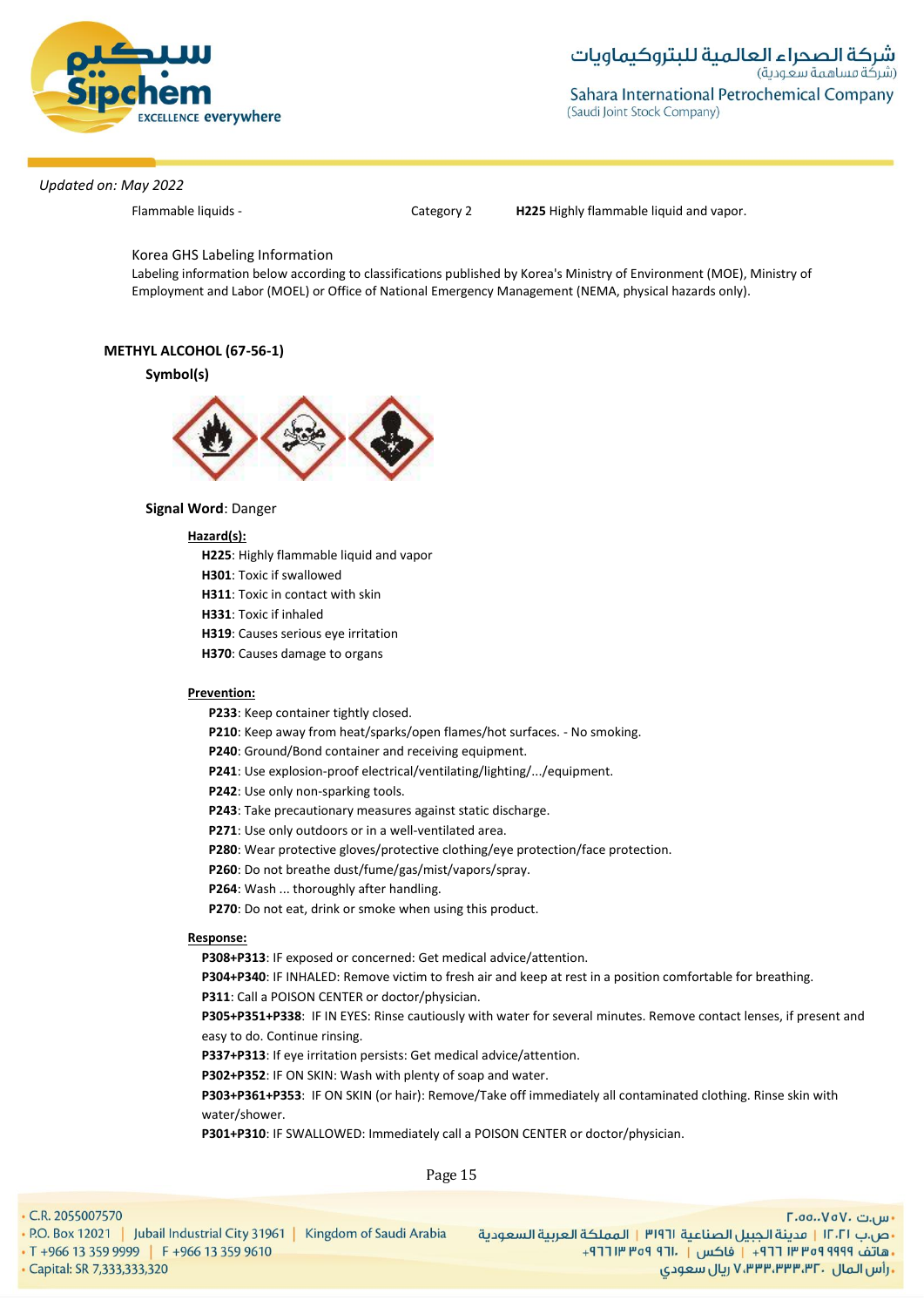

**P321**: Specific treatment (see ... on this label). **P330**: Rinse mouth. **P370+P378**: In case of fire: Use ... for extinction.

#### **Storage:**

**P403+P233**: Store in a well-ventilated place. Keep container tightly closed. **P403+P235**: Store in a well-ventilated place. Keep cool. **P405**: Store locked up.

#### **Disposal:**

**P501**: Dispose of contents/container to ...

#### **Symbol(s)**:



#### **Signal Word**: Danger

#### **Hazard(s):**

**H225**: Highly flammable liquid and vapor

**H319**: Causes serious eye irritation

**H361**: Suspected of damaging fertility or the unborn child

**H370**: Causes damage to organs

**H335**: May cause respiratory irritation

**H336**: May cause drowsiness or dizziness

**H372**: Causes damage to organs through prolonged or repeated exposure

#### **Prevention:**

**P233**: Keep container tightly closed.

**P210**: Keep away from heat/sparks/open flames/hot surfaces. - No smoking.

**P240**: Ground/Bond container and receiving equipment.

**P241**: Use explosion-proof electrical/ventilating/lighting/.../equipment.

**P242**: Use only non-sparking tools.

**P243**: Take precautionary measures against static discharge.

**P271**: Use only outdoors or in a well-ventilated area.

**P280**: Wear protective gloves/protective clothing/eye protection/face protection.

**P260**: Do not breathe dust/fume/gas/mist/vapors/spray.

**P264**: Wash ... thoroughly after handling.

**P201**: Obtain special instructions before use.

**P202**: Do not handle until all safety precautions have been read and understood.

**P270**: Do not eat, drink or smoke when using this product.

#### **Response:**

**P308+P313**: IF exposed or concerned: Get medical advice/attention.

Page 16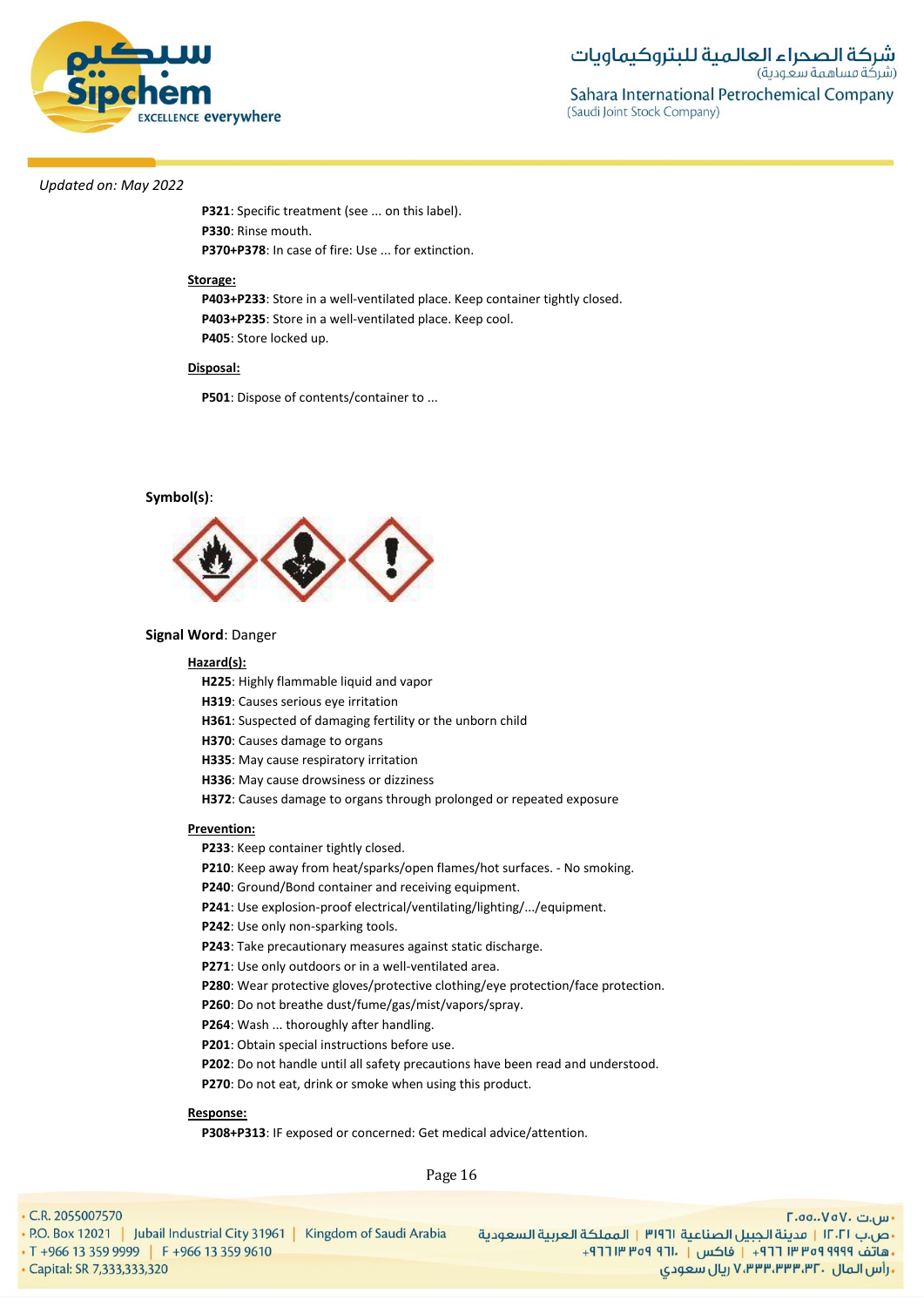

**P304+P340**: IF INHALED: Remove victim to fresh air and keep at rest in a position comfortable for breathing. **P305+P351+P338**: IF IN EYES: Rinse cautiously with water for several minutes. Remove contact lenses, if present and easy to do. Continue rinsing.

**P337+P313**: If eye irritation persists: Get medical advice/attention.

**P303+P361+P353**: IF ON SKIN (or hair): Remove/Take off immediately all contaminated clothing. Rinse skin with water/shower.

**P312**: Call a POISON CENTER or doctor/physician if you feel unwell. **P321**: Specific treatment (see ... on this label).

**P370+P378**: In case of fire: Use ...for extinction.

#### **Storage:**

**P403+P233**: Store in a well-ventilated place. Keep container tightly closed. **P403+P235**: Store in a well-ventilated place. Keep cool. **P405**: Store locked up.

#### **Disposal:**

**P501**: Dispose of contents/container to ...

# **Symbol(s)**:



**Signal Word:** Danger

#### **Hazard(s):**

**H225**: Highly flammable liquid and vapor

#### **Prevention:**

**P233**: Keep container tightly closed.

**P210**: Keep away from heat/sparks/open flames/hot surfaces. - No smoking.

**P240**: Ground/Bond container and receiving equipment.

**P241**: Use explosion-proof electrical/ventilating/lighting/.../equipment.

**P242**: Use only non-sparking tools.

**P243**: Take precautionary measures against static discharge.

**P280**: Wear protective gloves/protective clothing/eye protection/face protection.

#### **Response:**

**P303+P361+P353**: IF ON SKIN (or hair): Remove/Take off immediately all contaminated clothing. Rinse skin with water/shower.

**P370+P378**: In case of fire: Use ... for extinction.

#### **Storage:**

**P403+P235**: Store in a well-ventilated place. Keep cool.

#### **Disposal:**

**P501**: Dispose of contents/container to ...

Page 17

• C.R. 2055007570

· Capital: SR 7,333,333,320

• P.O. Box 12021 | Jubail Industrial City 31961 | Kingdom of Saudi Arabia • T +966 13 359 9999 F +966 13 359 9610

<mark>۰</mark> س.ت ۷۵۷۰-۲.۰۵ •ص.ب ١٢٠٢١ | مدينة الجبيل الصناعية ١٣١٩٦ | المملكة العربية السعودية -هاتف ٩٩٩٩ ٩٩٩٩ ٣٥٣ ٢١٢ + | فاكس | . ١٣١١ ٩٥٩ ٣١٢ + **, رأس المال ۷٬۳۳۳٬۳۳۰٬۳۲۰ ریال سعودی**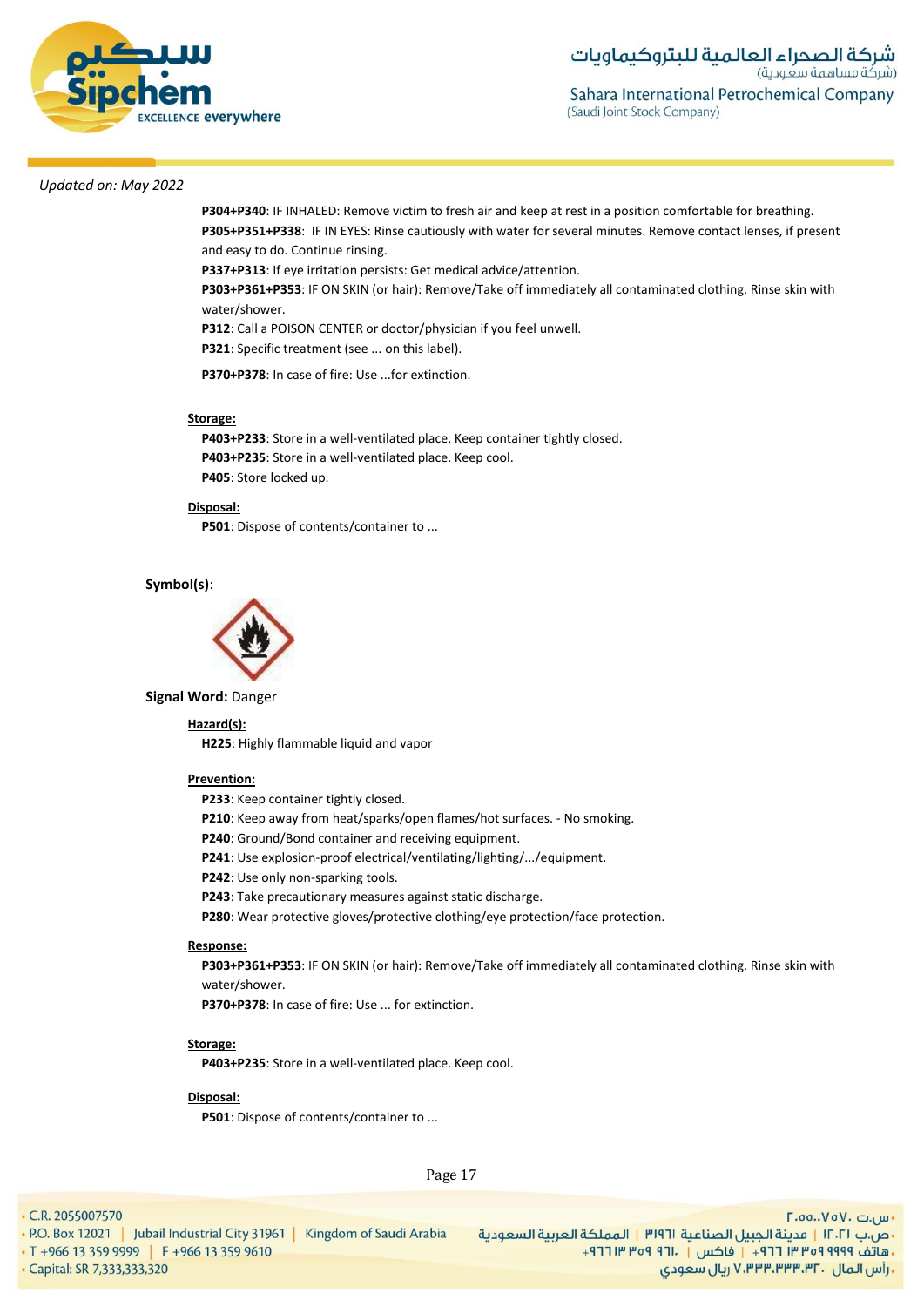

# **New Zealand GHS Classifications**

Classifications below according to the Environmental Risk Management Authority's (ERMA) Hazardous Substances and New Organisms (HSNO) Act, as amended.

# **METHYL ALCOHOL (67-56-1)** Approval: HSR001186

| Flammable liquids -                   | Category 2  | H225 Highly flammable liquid and vapor.                      |
|---------------------------------------|-------------|--------------------------------------------------------------|
| Acute toxicity - Oral -               | Category 4  | <b>H302</b> Harmful if swallowed.                            |
| Serious eye damage/eye Irritation -   | Category 2A | H319 Causes serious eye irritation.                          |
| Reproductive Toxicity -               | Category 2  | <b>H361</b> Suspected of damaging fertility or the           |
|                                       |             | unborn child.                                                |
| Specific target organ toxicity/Single |             |                                                              |
| exposure-Inhalation                   | Category 1  | H370 Causes damage to eyes and/or nervous system if inhaled. |
| Terrestrial Vertebrate Eco toxicity - | Category 3  | <b>H433</b> Harmful to terrestrial vertebrates.              |
|                                       |             |                                                              |

#### **New Zealand GHS Labeling Information**

Labeling information below according to classifications published by New Zealand's Environmental Risk Management Authority's (ERMA) Hazardous Substances and New Organisms (HSNO) Act, as amended.

# **METHYL ALCOHOL (67-56-1)**

# **Symbol(s)**:



#### **Signal Word**: Danger

#### **Hazard(s):**

**H225**: Highly flammable liquid and vapor

- **H302**: Harmful if swallowed
- **H319**: Causes serious eye irritation
- **H361**: Suspected of damaging fertility or the unborn child
- **H370**: Causes damage to organs
- **H433**: Harmful to terrestrial vertebrates

#### **Prevention:**

- **P233**: Keep container tightly closed.
- **P210**: Keep away from heat/sparks/open flames/hot surfaces. No smoking.
- **P240**: Ground/Bond container and receiving equipment.
- **P241**: Use explosion-proof electrical/ventilating/lighting/.../equipment.
- **P242**: Use only non-sparking tools.
- **P243**: Take precautionary measures against static discharge.
- **P280**: Wear protective gloves/protective clothing/eye protection/face protection.
- **P260**: Do not breathe dust/fume/gas/mist/vapors/spray.
- **P264**: Wash ... thoroughly after handling.

#### Page 18

. C.R. 2055007570

- P.O. Box 12021 | Jubail Industrial City 31961 | Kingdom of Saudi Arabia • T +966 13 359 9999 | F +966 13 359 9610
- · Capital: SR 7,333,333,320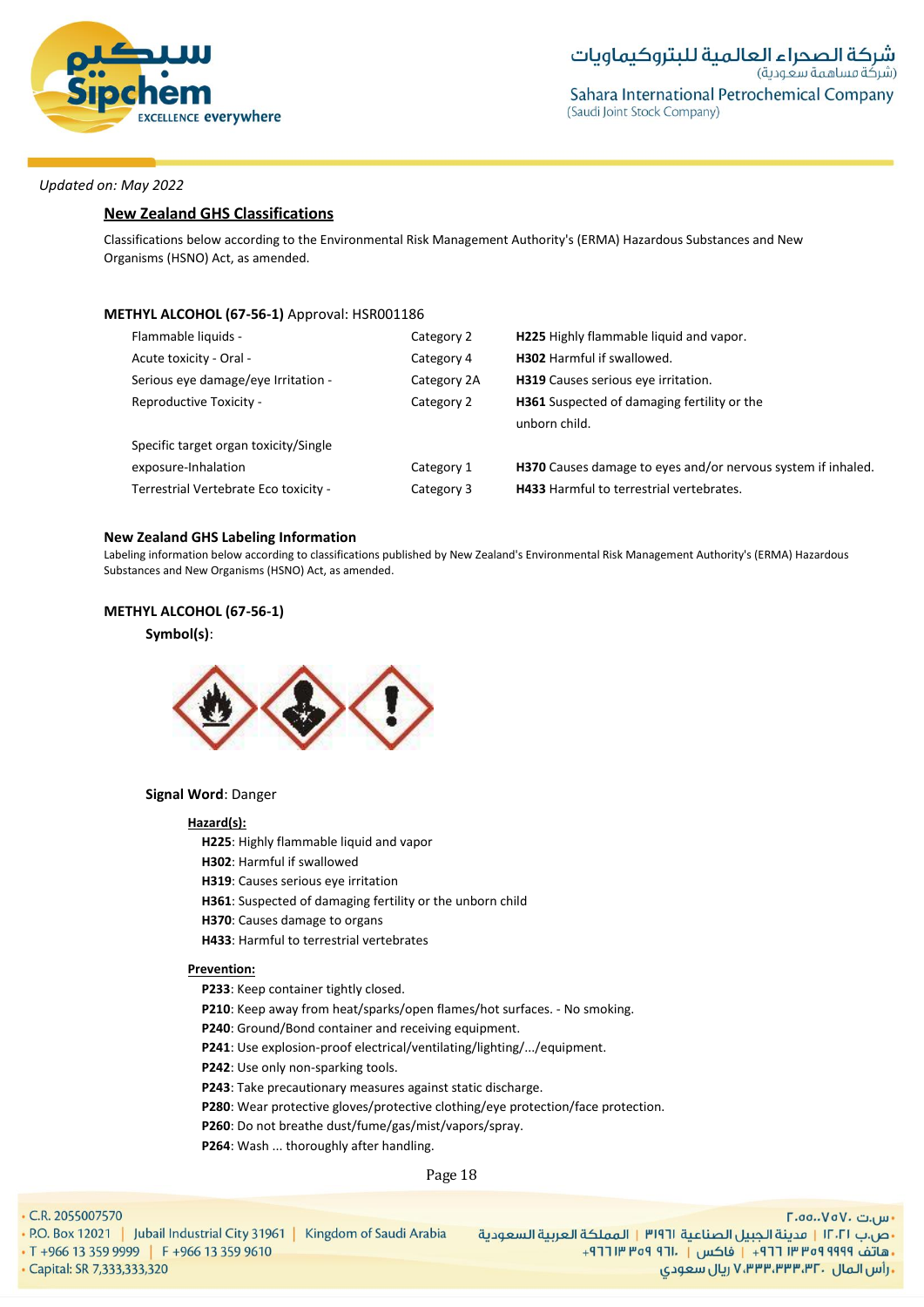

**P201**: Obtain special instructions before use.

**P202**: Do not handle until all safety precautions have been read and understood. **P270**: Do not eat, drink or smoke when using this product.

#### **Response:**

**P308+P313**: IF exposed or concerned: Get medical advice/attention.

**P305+P351+P338**: IF IN EYES: Rinse cautiously with water for several minutes. Remove contact lenses, if present and easy to do. Continue rinsing.

**P337+P313**: If eye irritation persists: Get medical advice/attention.

**P303+P361+P353**: IF ON SKIN (or hair): Remove/Take off immediately all contaminated clothing. Rinse skin with water/shower.

**P301+P312**: IF SWALLOWED: Call a POISON CENTER or doctor/physician if you feel unwell.

**P321**: Specific treatment (see ... on this label).

**P330**: Rinse mouth.

**P370+P378**: In case of fire: Use ... for extinction.

#### **Storage:**

**P403+P235**: Store in a well-ventilated place. Keep cool. **P405**: Store locked up.

#### **Disposal:**

**P501**: Dispose of contents/container to ...

#### **Taiwan GHS Classifications**

### **METHYL ALCOHOL (67-56-1)**

#### **Taiwan:**

| Flammable liquids -                              | Category 2  | H225 Highly flammable liquid and vapor.                           |
|--------------------------------------------------|-------------|-------------------------------------------------------------------|
| Serious eye damage/eye Irritation -              | Category 2A | <b>H319</b> Causes serious eye irritation.                        |
| Reproductive Toxicity -                          | Category 2  | <b>H361</b> Suspected of damaging fertility of the unborn child.  |
| Specific target organ toxicity/Repeated exposure | Category 1  | <b>H372</b> Causes damage to organs through prolonged or repeated |
|                                                  |             | exposure.                                                         |

### **Taiwan GHS Labeling Information**

**METHYL ALCOHOL (67-56-1) Symbol(s)**:



#### **Signal Word**: Danger

#### **Hazard(s):**

**H225**: Highly flammable liquid and vapor **H319**: Causes serious eye irritation

Page 19

. C.R. 2055007570

- P.O. Box 12021 | Jubail Industrial City 31961 | Kingdom of Saudi Arabia
- T +966 13 359 9999 | F +966 13 359 9610 · Capital: SR 7,333,333,320

- س.ت ۷۵۷۰، ۲.۵۵.۰۷۵ •ص.ب ١٢٠٢١ | مدينة الجبيل الصناعية ٣١٩٦١ | المملكة العربية السعودية - هاتف ٩٩٩٩ ٩٥٩ ٣٣ ٣ ٢٦١ - إ فاكس | . ١٣ ٢٥٩ ٣ ١٣ ٢٦٢ ريال سعودي, ۷٬۳۳۳٬۳۳۳٬۳۲۰ ريال سعودي